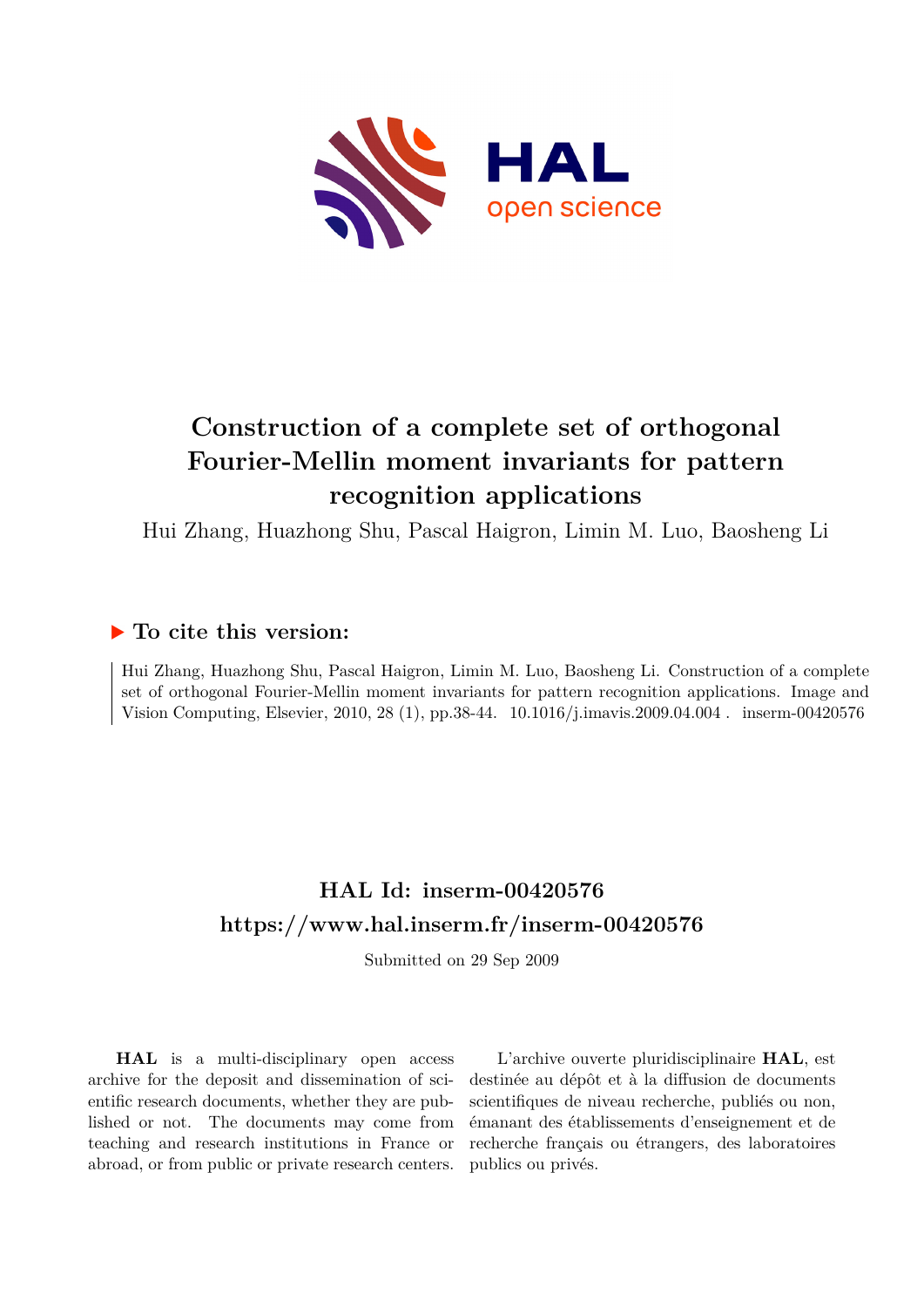## Construction of a complete set of orthogonal Fourier-Mellin moment

## invariants for pattern recognition applications

H. Zhang<sup>1</sup>, H. Z. Shu<sup>1, 5</sup>, P. Haigron<sup>2, 3, 5</sup>, B.S. Li<sup>4</sup>, L. M. Luo<sup>1, 5</sup>

<sup>1</sup>Laboratory of Image Science and Technology, School of Computer Science and Engineering,

Southeast University, 210096 Nanjing, China

2 INSERM, U642, 35042 Rennes, France

<sup>3</sup>Laboratoire Traitement du Signal et de l'Image, Université de Rennes I, 35042 Rennes,

France

<sup>4</sup>Department of Radiation Oncology, Shandong Cancer Hospital, 250117 Jinan, China

5 Centre de Recherche en Information Biomédicale Sino-français (CRIBs)

Information about the corresponding author

Huazhong Shu, Ph.D

Laboratory of Image Science and Technology

School of Computer Science and Engineering

Southeast University, 210096, Nanjing, China

Tel: 00-86-25-83 79 42 49

Fax: 00-86-25-83 79 26 98

Email: shu.list@seu.edu.cn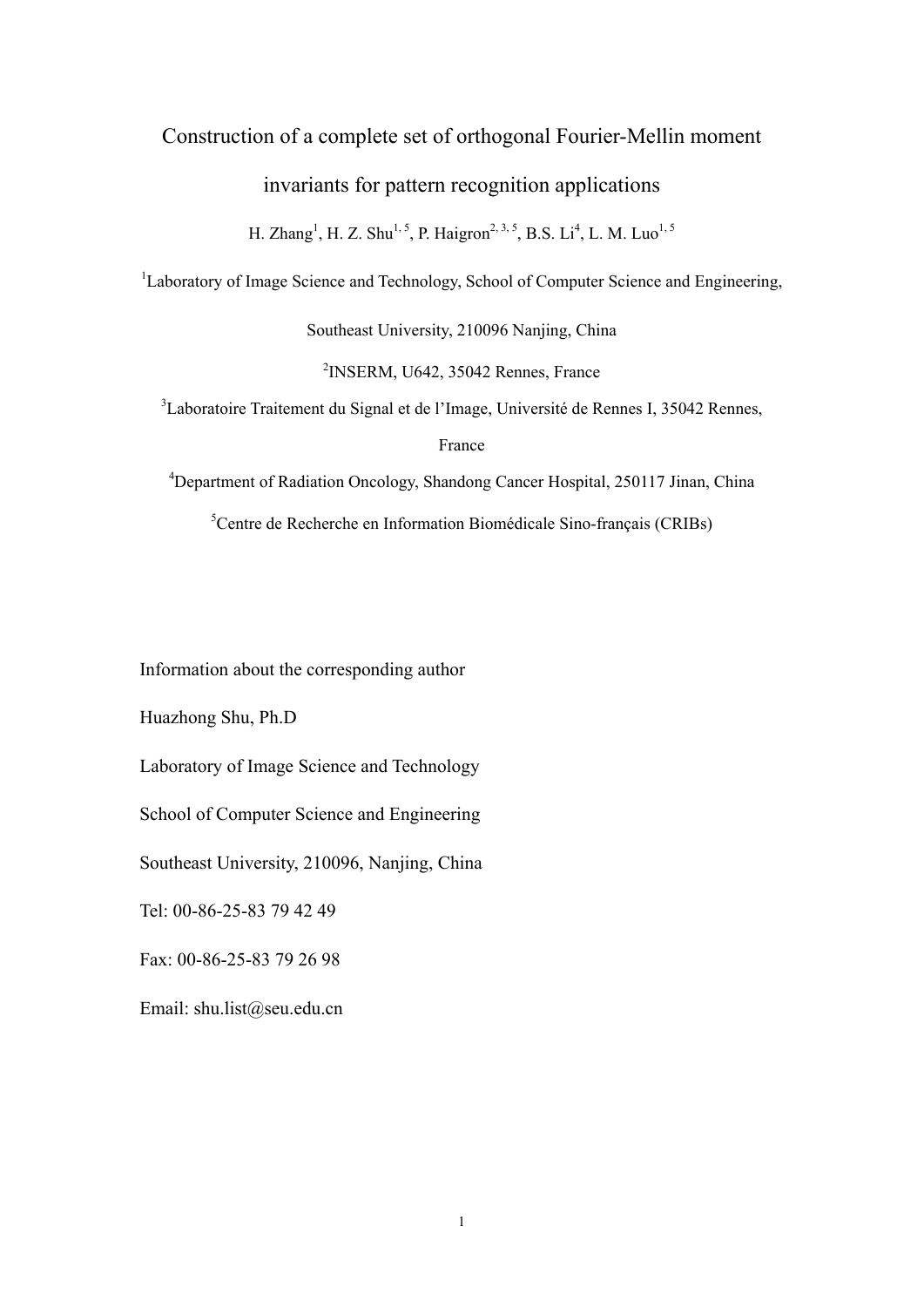**Abstract** The completeness property of a set of invariant descriptors is of fundamental importance from the theoretical as well as the practical points of view. In this paper, we propose a general approach to construct a complete set of orthogonal Fourier-Mellin moment (OFMM) invariants. By establishing a relationship between the OFMMs of the original image and those of the image having the same shape but distinct orientation and scale, a complete set of scale and rotation invariants is derived. The efficiency and the robustness to noise of the method for recognition tasks are shown by comparing it with some existing methods on several data sets.

*Key Words:* Orthogonal Fourier-Mellin moments, Completeness, Similarity invariants, Moment invariants, Pattern recognition

## **1. Introduction**

Description of objects invariant to geometric transformations such as translation, scale and rotation is a basic tool in pattern recognition. The performance of pattern recognition systems depends on the specific feature extraction technique used to represent a pattern. A popular class of invariant features is based on the moment techniques including geometric moment, complex moments and orthogonal moments [1-9]. Among them, moments with orthogonal basis functions can represent the image by a set of mutually independent descriptors and thus have a minimal amount of information redundancy. As noted by Ghorbel et al. [10, 11], the most important properties to assess by the image descriptors are: (1) invariance against some geometrical transformations (translation, rotation, scaling); (2) stability to noise, to blur, to non-rigid and small local deformations; and (3) completeness.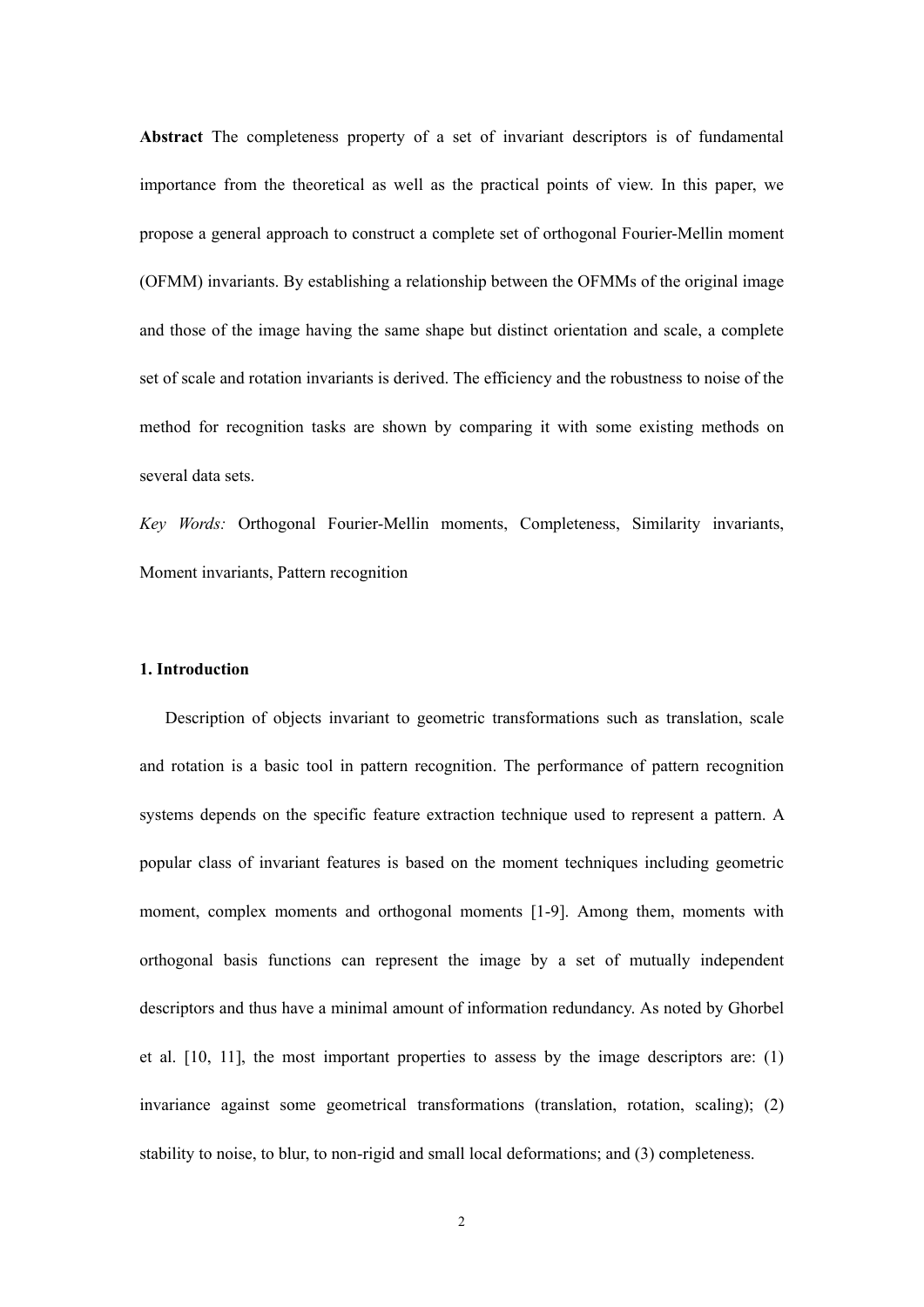In the past decades, the construction of moment invariants and their application to pattern recognition have been extensively investigated [12-15]. Since the Zernike moments, pseudo-Zernike moments and orthogonal Fourier-Mellin moments (OFMMs) are all invariant under image rotation, they have been successfully used in the fields of image analysis and pattern recognition [16-24]. A comparative study of the Zernike moments and OFMMs in terms of recognition accuracy has been recently provided by Kan and Srinath [25]. It was shown that the OFMMs are better suited for character recognition tasks. The major drawback however, when using the orthogonal moments, is the lack of native scale invariance. To solve this problem, the normalization process [18] is often used to achieve the scale invariance. Such a process may lead to inaccuracy since the normalization of the images requires re-sampling and re-quantifying. In order to improve the accuracy, Chong et al. [26] recently proposed a method based on the properties of pseudo-Zernike polynomial to derive the scale invariants of pseudo-Zernike moments. A similar approach was then used to construct both translation and scale invariants of Legendre moments [27]. The problem of scale and translation invariants of Tchebichef moments has been investigated by Zhu et al. [28]. Discrete orthogonal moments such as Tchebichef moments yield better performance than the continuous orthogonal moments, but it is difficult to derive the rotation invariants. It was shown that the methods developed in [26-28] perform better than the classical approaches such as the image normalization method and indirect method. However, it seems difficult to obtain the completeness property by the above mentioned methods since no explicit formulation is derived for moment invariants.

A set of invariant descriptors is said to be complete if it satisfies the following property: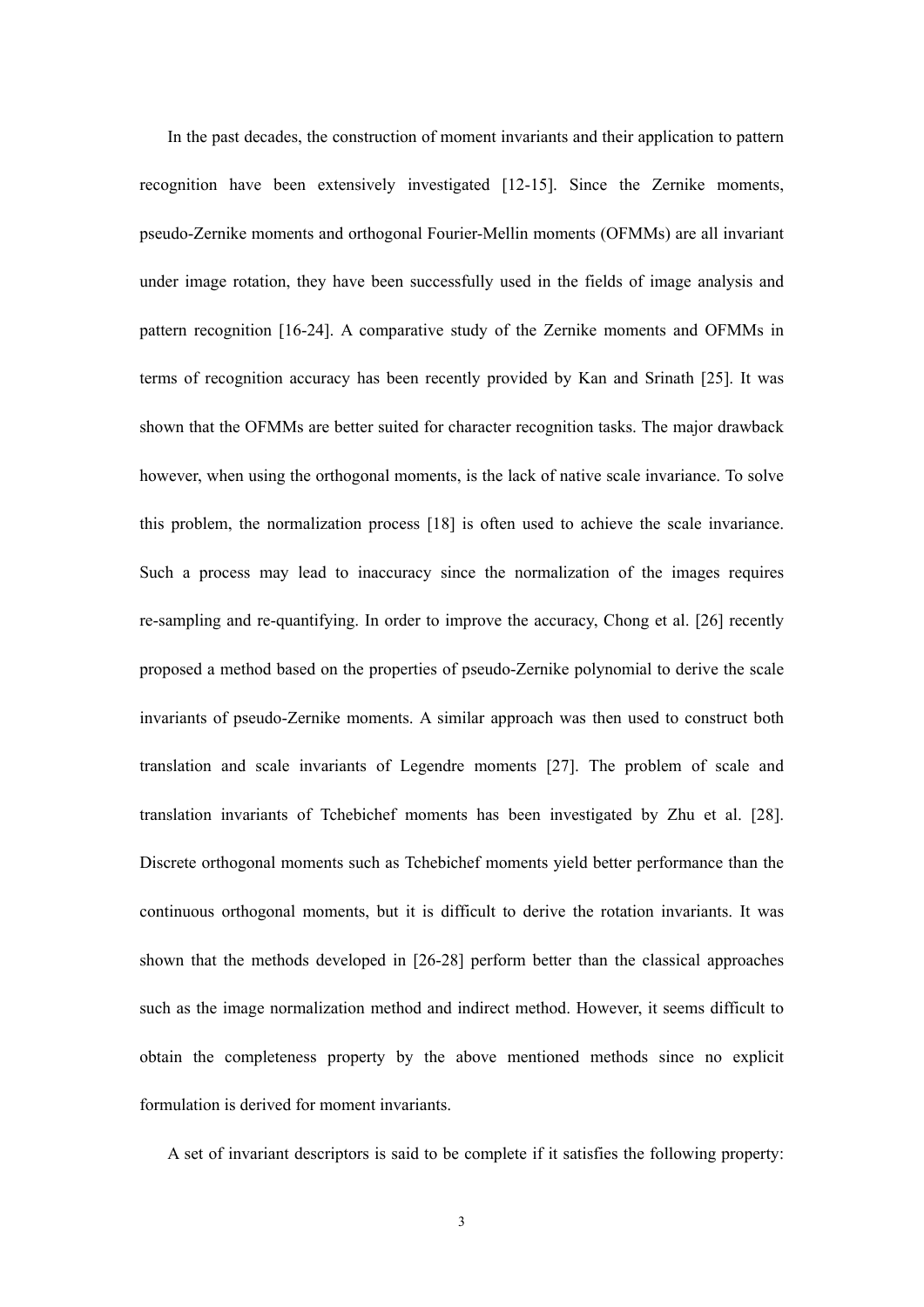two objects have the same shape if and only if they have the same set of invariants [29]. A number of studies have been conducted on completeness. Flusser et al. proposed a complete set of rotation invariants by normalizing the complex moments [30, 31]. The construction of a complete set of similarity (translation, scale and rotation) invariant descriptors by means of some linear combinations of complex moments has been addressed by Ghorbel et al. [10].

In this paper, we propose a new method to construct a complete set of scale and rotation invariants extracted from OFMMs. We first establish a relationship between the OFMMs of the original image and those of the transformed image. Based on this relationship, the complete set of scale and rotation invariants can thus be achieved.

The organization of this paper is as follows. In Section 2, we review the definition of OFMMs and the approach proposed by Ghorbel et al. for constructing the complex moment invariants. Section 3 presents the way to derive a complete set of scale and rotation invariants of OFMMs. The experimental results for evaluating the performance of the proposed descriptors are provided in Section 4.

#### **2. Orthogonal Fourier-Mellin moments**

This section recalls the definition of OFMMs and briefly describes the method reported in Ref. [10].

### *2.1 Orthogonal Fourier-Mellin moments*

The two-dimensional (2D) OFMM,  $Z_{pq}^f$ , of order *p* with repetition *q* of an image intensity function  $f(r, \theta)$  is defined as [7]

$$
Z_{pq}^f = \frac{p+1}{\pi} \int_0^{2\pi} \int_0^1 Q_p(r) e^{-jq\theta} f(r,\theta) r dr d\theta, \qquad |q| \le p \qquad (1)
$$

where  $Q_p(r)$  is a set of radial polynomials given by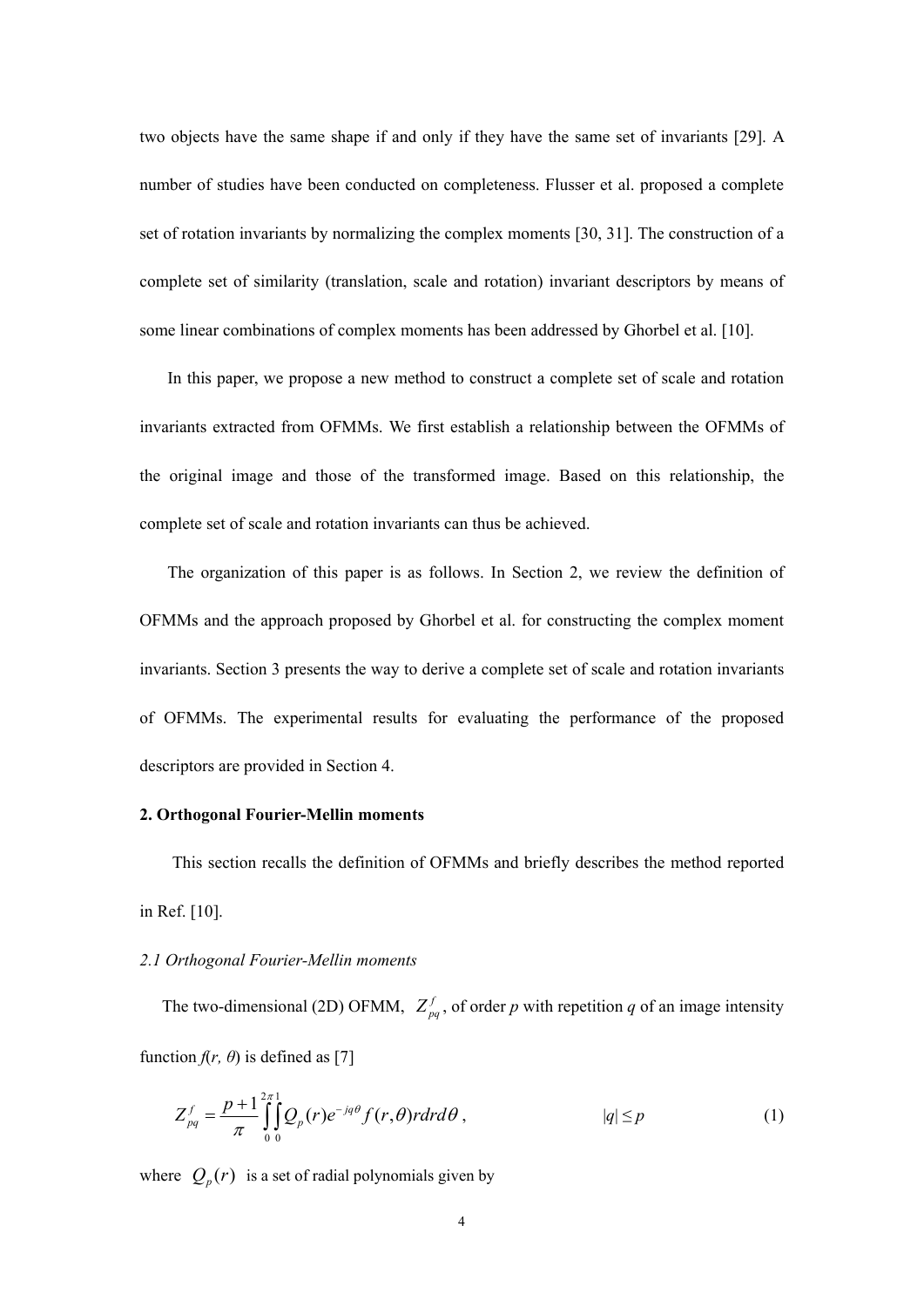$$
Q_p(r) = \sum_{k=0}^{p} c_{p,k} r^k , \qquad (2)
$$

with

$$
c_{p,k} = (-1)^{p+k} \frac{(p+k+1)!}{(p-k)!k!(k+1)!}.
$$
\n(3)

Since OFMMs are defined in terms of polar coordinates  $(r, \theta)$  with  $|r| \leq 1$ , the computation of OFMMS requires a linear transformation of the image coordinates to a suitable domain inside a unit circle. Here we use the mapping transformation proposed by Chong et al. [26], which is shown in Fig. 1. Based on this transformation, we have the following discrete approximation of equation (1):

$$
Z_{pq}^{f} = \frac{p+1}{\pi} \sum_{i=0}^{N-1} \sum_{j=0}^{N-1} Q_{p}(r_{ij}) e^{-jq\theta_{ij}} f(i,j), \qquad (4)
$$

where the image coordinate transformation to the interior of the unit circle is given by

$$
r_{ij} = \sqrt{(c_1 i + c_2)^2 + (c_1 j + c_2)^2}, \quad \theta_{ij} = \tan^{-1} \left( \frac{c_1 j + c_2}{c_1 i + c_2} \right)
$$
  
with  $c_1 = \frac{\sqrt{2}}{N - 1}$   $c_2 = \frac{1}{\sqrt{2}}$ . (5)

#### *2.2 A complete set of invariants extracted from complex moments*

Ghorbel et al. proposed a complete set of scale and rotation invariants of complex moments given by [10]

$$
J_f(p,q) = \Gamma_f^{-(p+q+2)} e^{-i(p-q)\theta_f} c_f(p,q)
$$
 (6)

where  $\theta_f = \arg(c_f(1,0))$ ,  $\Gamma_f = \sqrt{c_f(0,0)}$ , and  $c_f(p,q)$  is the complex moment of an image function  $f(x, y)$  defined as

$$
c_f(p,q) = \int_{-\infty}^{\infty} \int_{-\infty}^{\infty} (x+iy)^p (x-iy)^q f(x,y) dxdy
$$
  
= 
$$
\int_{0}^{\infty} \int_{0}^{2\pi} r^{p+q+1} e^{i(p-q)\theta} f(r,\theta) dr d\theta
$$
 (7)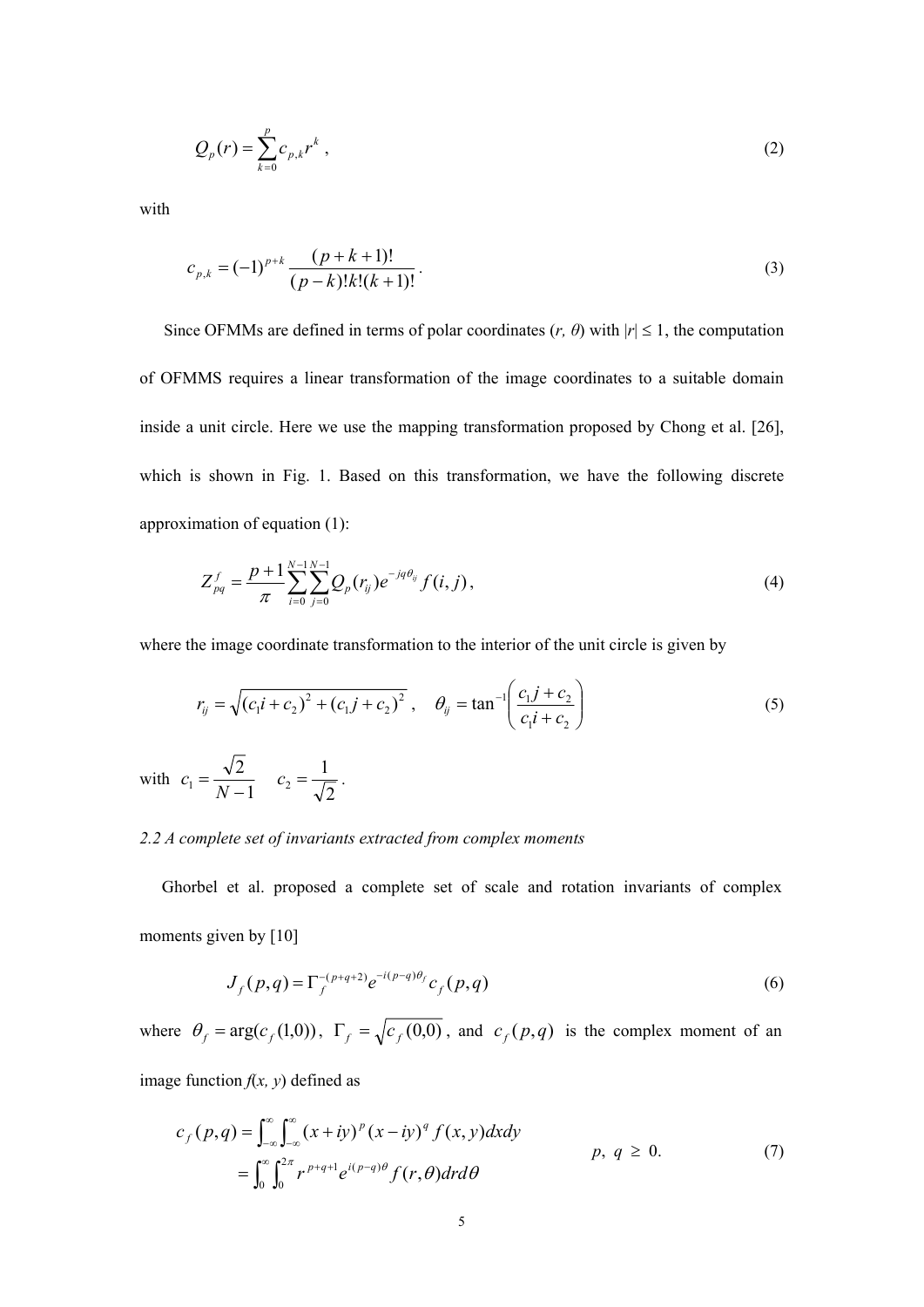It can be easily verified that the set of invariants is complete since

$$
c_f(p,q) = \Gamma_f^{(p+q+2)} e^{i(p-q)\theta_f} J_f(p,q) \,. \tag{8}
$$

Note that in [10], the translation invariance was achieved by transforming the origin of the image to the geometric center before the calculation of the moments.

#### **3. Method**

In this section, a general approach is described to derive a complete set of OFMM invariants. We use here the same method to achieve the translation invariance as described in [10]. That is, the origin of the coordinate system is taken at the center of mass of the object to achieve the translation invariance. This center of mass,  $(x_c, y_c)$ , can be computed from the first geometric moments of the object as follows.

$$
x_c = \frac{m_{10}}{m_{00}}, \quad y_c = \frac{m_{01}}{m_{00}}, \tag{9}
$$

where  $m_{pq}$  are the  $(p+q)$ th order geometric moments defined by

$$
m_{pq} = \int_{-\infty}^{\infty} \int_{-\infty}^{\infty} x^p y^q f(x, y) dx dy
$$
 (10)

Let  $U_m(r) = (Q_0(r), Q_1(r), \dots, Q_m(r))^T$  and  $M_m(r) = (r^0, r^1, \dots, r^m)^T$  be two vectors,

where the superscript  $T$  indicates the transposition, we have

$$
U_m(r) = C_m M_m(r),\tag{11}
$$

where  $C_m = (c_{i,j})$ , with  $0 \le j \le i \le m$ , is a  $(m+1) \times (m+1)$  lower triangular matrix whose element  $c_{i,j}$  is given by Eq. (3).

Since all the diagonal elements of  $C_m$ ,  $c_{l,l} = \frac{(2l+1)!}{l!(l+1)!}$  $(2l + 1)!$  $c_{l,l} = \frac{(2l+1)!}{l!(l+1)!}$ , are not zero, the matrix  $C_m$  is

non-singular, thus

$$
M_m(r) = (C_m)^{-1} U_m(r) = D_m U_m(r), \qquad (12)
$$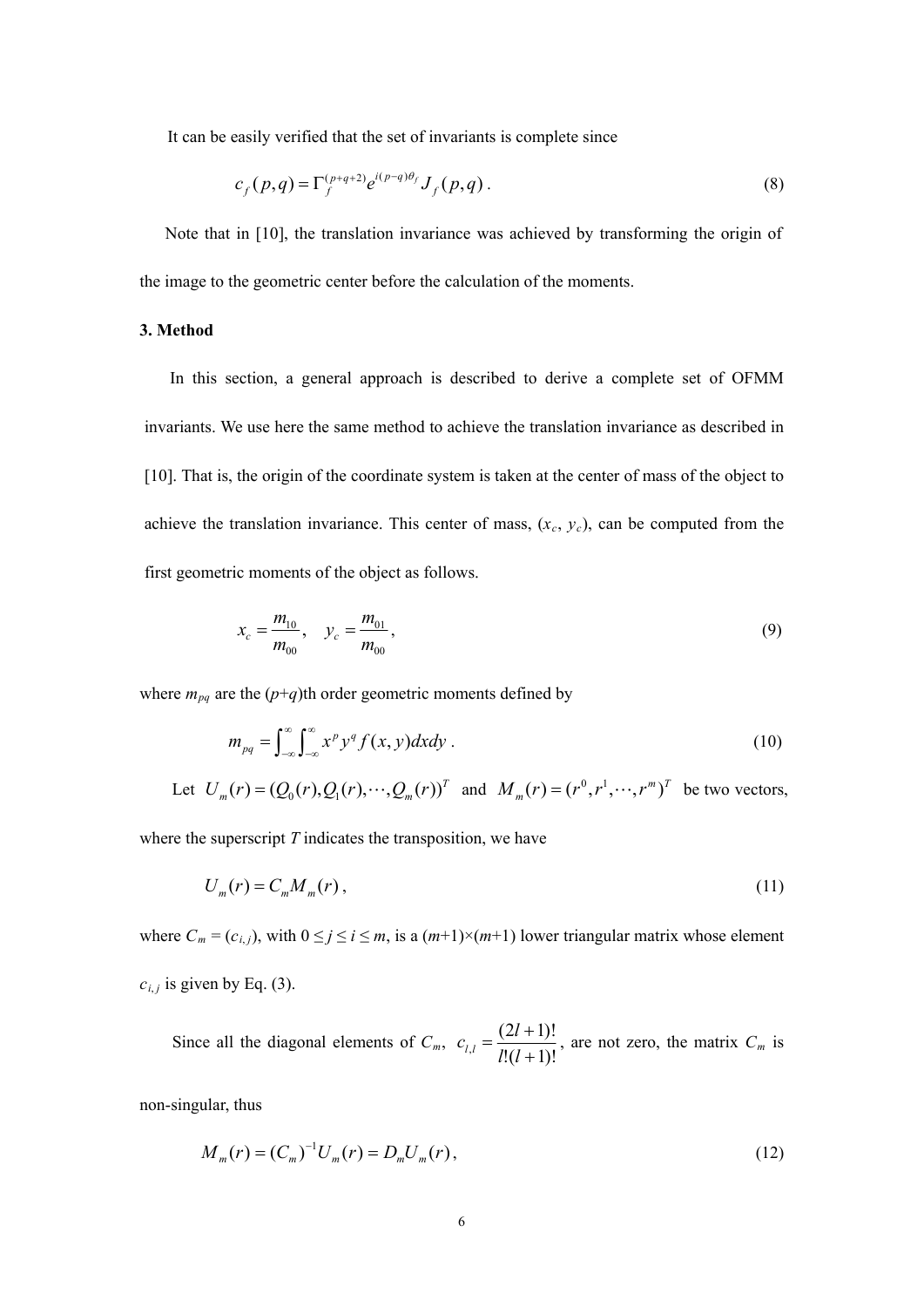where  $D_m = (d_{i,j})$ , with  $0 \le j \le i \le m$ , is the inverse matrix of  $C_m$ . It is also a  $(m+1) \times (m+1)$ lower triangular matrix. The computation of the elements of *Dm* is given in the following Proposition.

**Proposition 1**. For the lower triangular matrix  $C_m$  whose elements  $c_{i,j}$  are defined by Eq. (3), the elements of the inverse matrix  $D_m$  are given as follows

$$
d_{i,j} = \frac{(2j+2)i!(i+1)!}{(i-j)!(i+j+2)!}.
$$
\n(13)

The proof of Proposition 1 is given in Appendix.

Let *f* and *g* be two images display the same pattern but with distinct orientation  $(\beta)$  and scale ( $\lambda$ ), i.e.,  $g(r, \theta) = f(r\lambda, \theta - \beta)$ . The OFMM of the image intensity function  $g(r, \theta)$  is defined as

$$
Z_{pq}^{g} = \frac{p+1}{\pi} \int_{0}^{2\pi} \int_{0}^{1} Q_{p}(r)e^{-jq\theta}g(r,\theta) r dr d\theta
$$
  
=  $\lambda^{2} e^{-jq\beta} \frac{p+1}{\pi} \int_{0}^{2\pi} \int_{0}^{1} Q_{p}(\lambda r)e^{-jq\theta} f(r,\theta) r dr d\theta,$  (14)

Letting  $U_m(\lambda r) = (Q_0(\lambda r), Q_1(\lambda r), \dots, Q_m(\lambda r))^T$  and  $M_m(\lambda r) = (1, (\lambda r)^1, \dots, (\lambda r)^m)^T$ , it

can be seen from Eq. (11) that

$$
U_m(\lambda r) = C_m M_m(\lambda r). \tag{15}
$$

On the other hand,

$$
M_m(\lambda r) = diag(1, \lambda^1, \cdots, \lambda^m)(1, r^1, \cdots, r^m)^T
$$
  
= diag(1, \lambda^1, \cdots, \lambda^m)M\_m(r). (16)

Substituting Eqs. (16) and (12) into Eq. (15), we obtain

$$
U_m(\lambda r) = C_m \text{diag}(1, \lambda^1, \cdots, \lambda^m) D_m U_m(r). \tag{17}
$$

By expanding Eq. (17), we have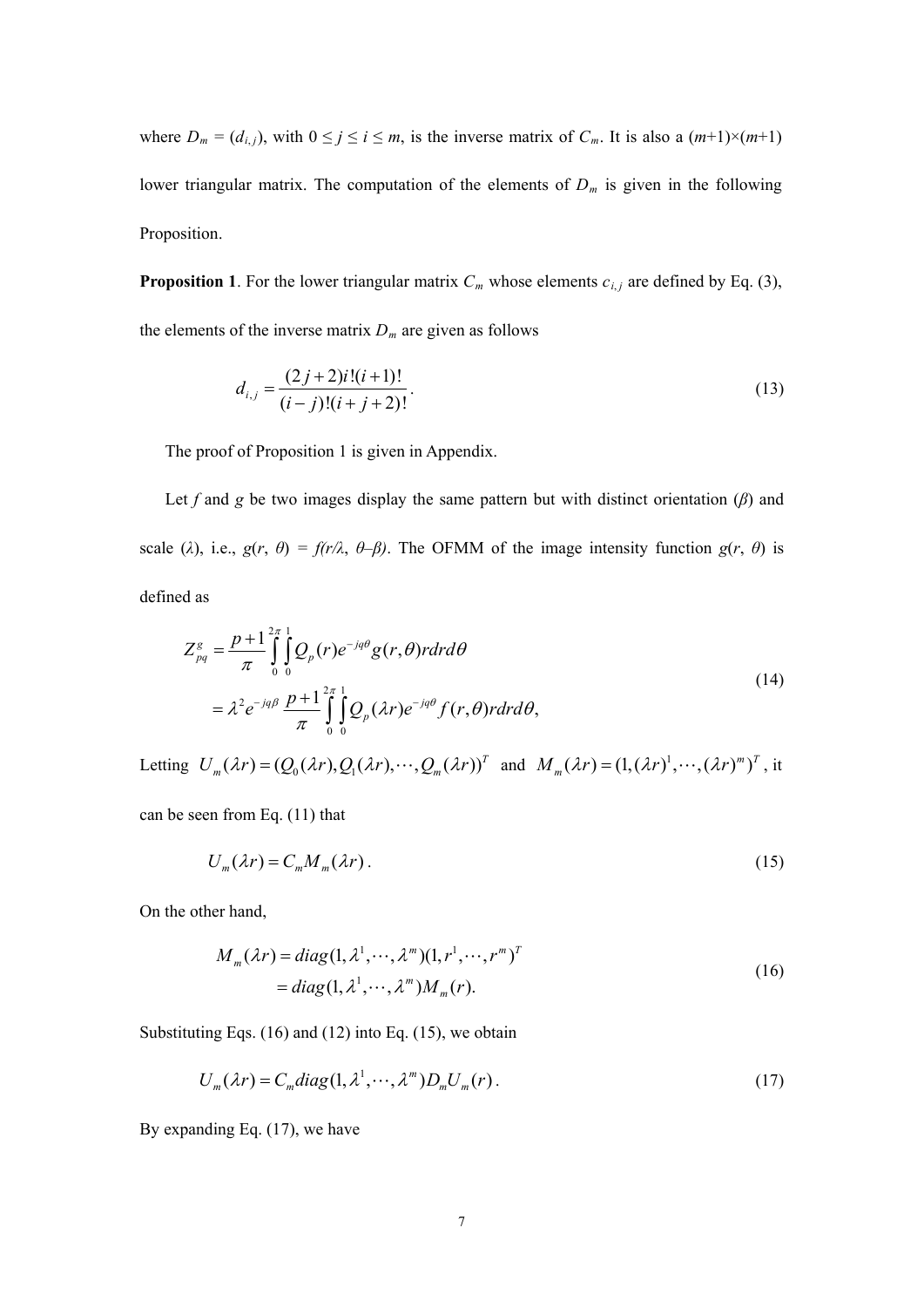$$
Q_p(\lambda r) = \sum_{k=0}^p Q_k(r) \sum_{l=k}^p \lambda^l c_{p,l} d_{l,k} \tag{18}
$$

With the help of Eq. (18), Eq. (14) can be rewritten as

$$
Z_{pq}^{g} = \lambda^{2} e^{-jq\beta} \frac{p+1}{\pi} \int_{0}^{2\pi} \int_{0}^{1} Q_{p}(\lambda r) e^{-jq\theta} f(r, \theta) r dr d\theta
$$
  
\n
$$
= \lambda^{2} e^{-jq\beta} \frac{p+1}{\pi} \int_{0}^{2\pi} \int_{0}^{1} \left( \sum_{k=0}^{p} Q_{k}(r) \sum_{l=k}^{p} \lambda^{l} c_{p,l} d_{l,k} \right) e^{-jq\theta} f(r, \theta) r dr d\theta
$$
  
\n
$$
= e^{-jq\beta} \sum_{k=0}^{p} \frac{p+1}{k+1} \times \frac{k+1}{\pi} \sum_{l=k}^{p} \lambda^{l+2} c_{p,l} d_{l,k} \int_{0}^{2\pi} \int_{0}^{1} Q_{k}(r) e^{-jq\theta} f(r, \theta) r dr d\theta
$$
  
\n
$$
= e^{-jq\beta} \sum_{k=0}^{p} \frac{p+1}{k+1} \left( \sum_{l=k}^{p} \lambda^{l+2} c_{p,l} d_{l,k} \right) Z_{kq}^{f}.
$$
  
\n(19)

The above equation shows that the 2D scaled and rotated OFMMs,  $Z_{pq}^g$ , can be expressed as a linear combination of the original OFMMs  $Z_{kq}^f$  with  $0 \le k \le p$ . Based on this relationship, we can construct a complete set of both rotation and scale invariants  $I_{pq}^f$  which is described in the following theorem.

**Theorem 1**. For a given integer *q* and any positive integer *p*, let

$$
I_{pq}^f = \sum_{k=0}^p e^{-jq\theta_f} \frac{p+1}{k+1} \left( \sum_{l=k}^p \Gamma_j^{-(l+2)} c_{p,l} d_{l,k} \right) Z_{kq}^f , \qquad (20)
$$

with  $\theta_f = \arg(Z_{11}^f)$  and  $\Gamma_f = \sqrt{Z_{00}^f}$ . Then,  $I_{pq}^f$  is invariant to both image rotation and scaling.

The proof of Theorem 1 is given in Appendix.

Eq. (20) can be expressed in matrix form as

$$
\begin{pmatrix} I_{0q}^f \\ I_{1q}^f \\ \vdots \\ I_{pq}^f \end{pmatrix} = e^{-jq\theta_f} diag(1, 2, \cdots, p+1) C_p diag\left(\Gamma_f^{-2}, \Gamma_f^{-3}, \cdots, \Gamma_f^{-(p+2)}\right) D_p diag\left(1, \frac{1}{2}, \cdots, \frac{1}{p+1}\right) \begin{pmatrix} Z_{0q}^f \\ Z_{1q}^f \\ \vdots \\ Z_{pq}^f \end{pmatrix}.
$$
 (21)

It is easy to verify that the set of invariants is complete by rewriting Eq. (21) as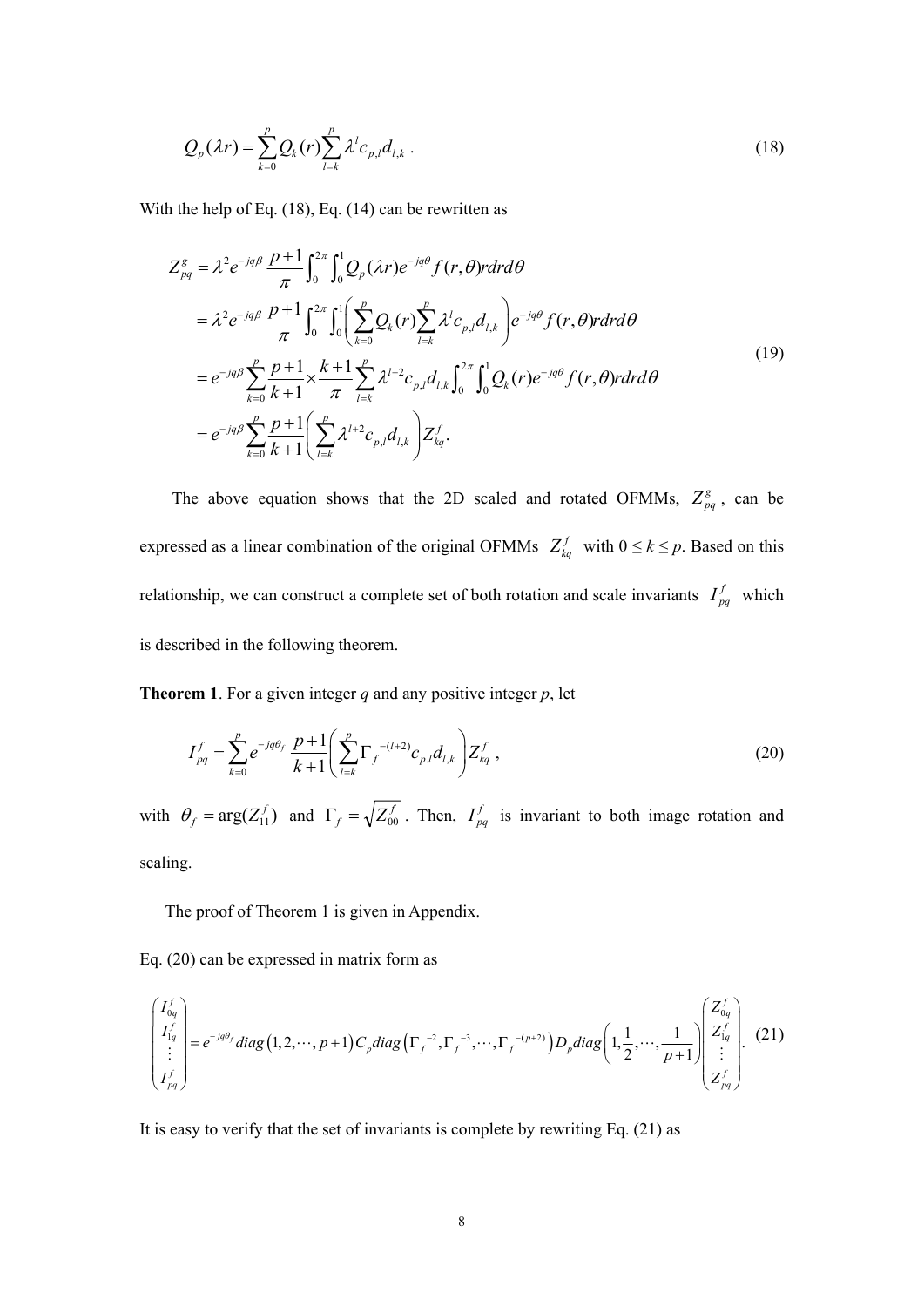$$
\begin{pmatrix} Z_{0q}^f \ Z_{1q}^f \ \vdots \ Z_{pq}^f \end{pmatrix} = e^{jq\theta_f} diag(1, 2, \cdots, p+1) C_p diag\Big(\Gamma_f^{-2}, \Gamma_f^{-3}, \cdots, \Gamma_f^{(p+2)}\Big) D_p diag\Big(1, \frac{1}{2}, \cdots, \frac{1}{p+1} \Big) \begin{pmatrix} I_{0q}^f \ I_{1q}^f \ \vdots \ I_{pq}^f \end{pmatrix} . \tag{22}
$$

Thus, we have

$$
Z_{pq}^f = \sum_{k=0}^p e^{jq\theta_f} \frac{p+1}{k+1} \left( \sum_{l=k}^p \Gamma_j^{(l+2)} c_{p,l} d_{l,k} \right) I_{kq}^f \tag{23}
$$

The above equation shows that the set of invariants is complete.

#### **4. Experimental results**

This section is intended to test the performance of the complete family of similarity invariants introduced in this paper using a set of gray-level images.

In the first experiment, a toy cat image whose size is  $128\times128$  pixels is chosen from the well-known Columbia database [32] (Fig. 2). The proposed invariant descriptors are compared to the complete set of complex moment invariants (CMI) reported in [10]. To make the comparison possible between all families of invariants, we rearrange the complex moment invariants following the scheme presented in Ref. [10] through the path  $(1, 0) \rightarrow 1$ ,  $(0, 1) \rightarrow 2$ ,  $(2, 0) \rightarrow 3$ ,  $(1, 1) \rightarrow 4$ ,  $(0, 2) \rightarrow 5$ ,  $(3, 0) \rightarrow 6$ , and so on. Let *M* be the maximum order of complex moment invariant, and let  $C_C^f(M) = (J_f(1,0), J_f(0,1), \ldots, J_f(M,0), \ldots, J_f(0,M))$ , where *J*<sub>f</sub>(p, q) are defined by Eq. (6). The dimension of  $C_c^f(M)$  is  $(M+1)(M+2)/2-1$ . For  $C_{FM}^{f}(M) = (I_f(1,0), I_f(1,1), \ldots, I_f(M,0), \ldots, I_f(M,M))$  for OFMM invariants (OFMMI). The dimension of  $C_{FM}^f(M)$  is also  $(M+1)(M+2)/2-1$ . In this experiment  $M = 4$  is chosen, comparison purpose, we also define the vector that is, 14 invariants from first to fourth order are used.

We define the relative error between the two sets of moment invariants corresponding to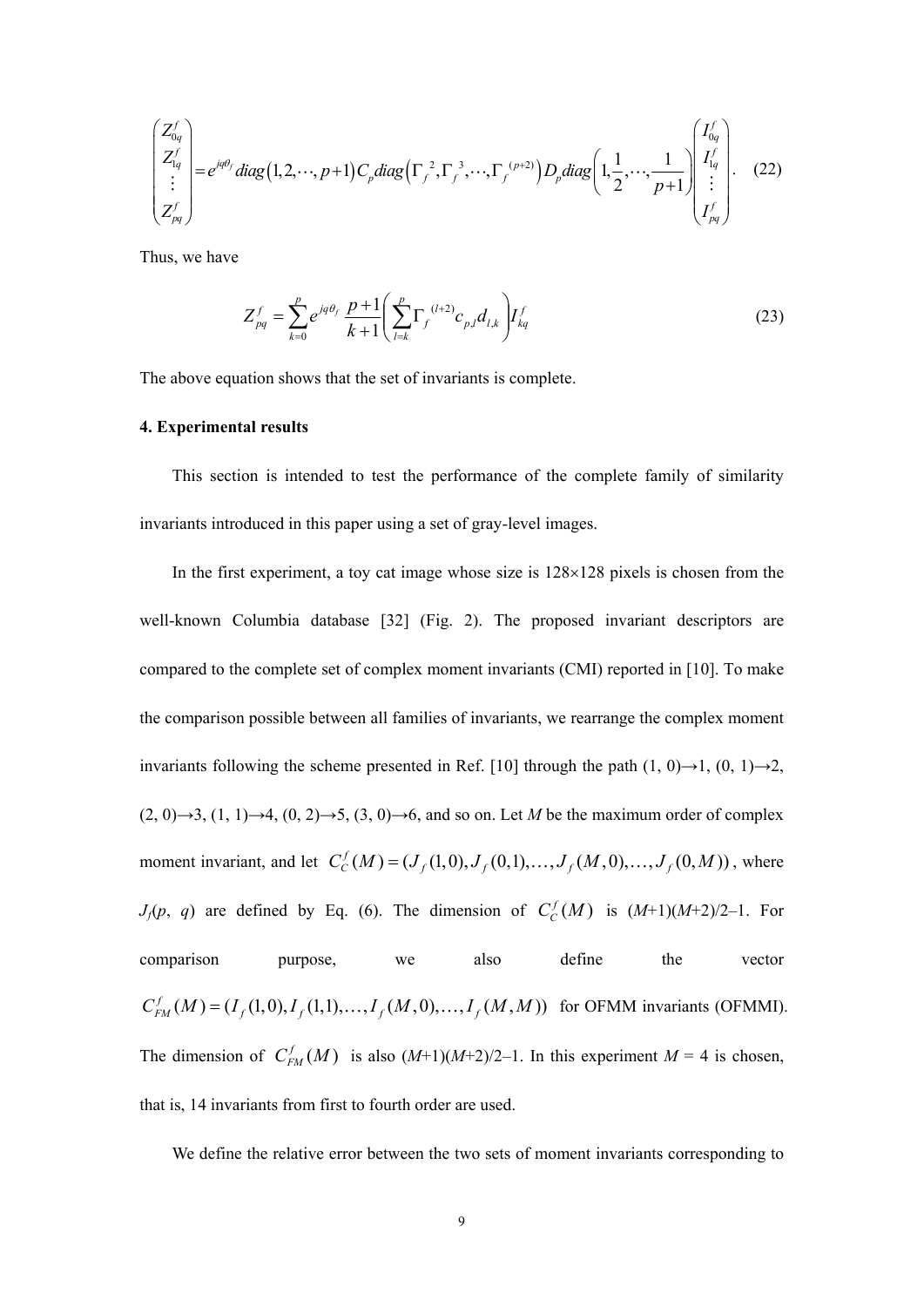the original image  $f(x, y)$  and the transformed image  $g(x, y)$  as

$$
E_M(f,g) = \frac{\|C^f(M) - C^g(M)\|}{\|C^f(M)\|},
$$
\n(24)

where  $\| \cdot \|$  is the Euclidean norm.

To test the invariance against rotation, we have rotated the original image from  $0^{\circ}$  to 180° with interval 5°. Because the magnitude of the OFMM is invariant to image rotation, we also take it as rotation invariant feature of the underlying image function. Fig. 3 compares the relative errors between the proposed method, CMI and the magnitude of the OFMMs (MOFMM) using Eq. (24). It can be seen from this figure that the OFMMI outperforms the other two methods, whatever the rotational angle. We then evaluate the invariance of the proposed descriptors with regard to image scaling. The toy cat image is scaled by a factor varying from 0.1 to 2 with interval 0.05. Fig. 4 shows the relative errors of the OFMMI, CMI, the normalization method presented in [18] and the scale invariants of OFMM derived by the method presented in Ref. [26] (we call it Chong's method for abbreviation). Plots show that, in most cases, the relative errors of OFMMI and Chong's method are lower than those of the CMI and normalization method. To test the robustness to noise, we have respectively added a white Gaussian noise (with mean  $\mu = 0$  and different variances) and the salt-and-pepper noise (with different noise densities). Results are respectively depicted in Fig. 5 and Fig. 6. It can be seen that, if the relative error increases with the noise level, the proposed descriptors are more robust to noise than the CMI and Chong's method.

We also compare the computational speed of the OFMMI with that of the CMI and other methods. The computation time required in the above experiments for different methods is listed in Table 1 where the moment invariants of order up to *M* = 4 are calculated. Note that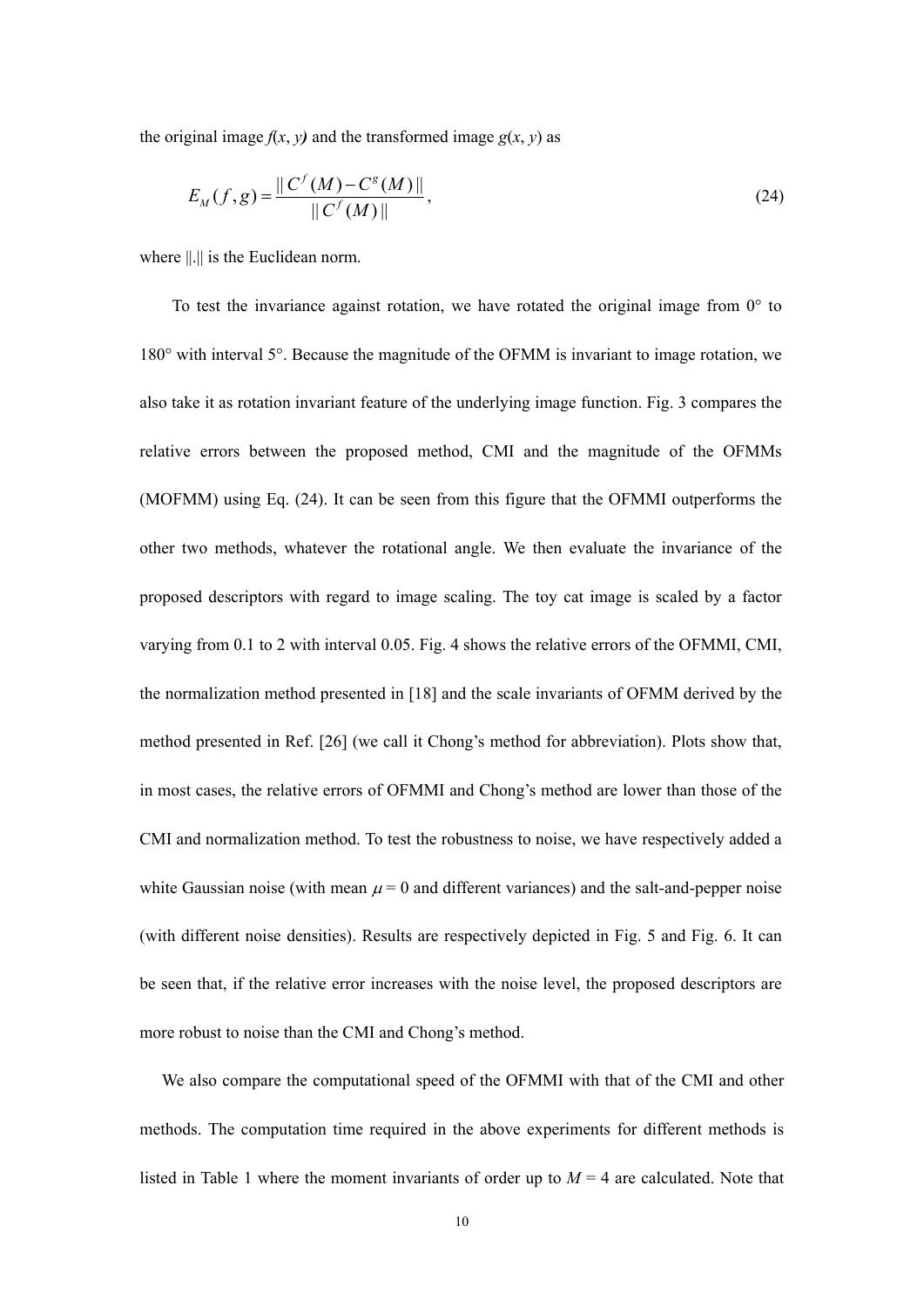the program was implemented in MATLAB 6.5 on a PC P4 2.4 GHZ, 512M RAM, and the computation of the OFMMIs was performed from Eq. (21). It can be seen that the OFMMI is faster than most of the other methods, this is due to the following two facts: (1) the fast algorithm presented in Ref. [23] was applied; (2) the matrix representation is very useful and efficient for software packages such as MATLAB.

We now test the classification accuracy of the proposed method, CMI and Chong's method with scaled and rotated image in both noise-free and noisy conditions. For the recognition task, we use the following feature vector

$$
V = [I_1, I_2, I_3, I_4, I_5, I_6, I_7],\tag{25}
$$

where  $I_i$ ,  $j = 1, 2, ..., 7$ , denote the second and third order of CMI or OFMM invariants. The objective of a classifier is to identify the class of the unknown input object. During the classification, features of the unknown object are compared to a set of testing samples. The Euclidean distance is used as the classification measure and is defined by

$$
d(V_s, V_t^{(k)}) = \sum_{j=1}^7 (I_j^s - I_j^t)^2,
$$
\n(26)

where  $V_s$  is the *7*-dimensional feature vector of unknown sample, and  $V_t^{(k)}$  is the testing vector of class *k*. The classification accuracy is defined as

$$
\eta = \frac{Number\ of\ correctly\ classified\ images}{The\ total\ number\ of\ images\ used\ in\ the\ test} \times 100\% \,. \tag{27}
$$

Fig. 7 shows a set of object images selected from the Coil-100 image database of Columbia University [32]. The reason for choosing such a set is that the objects (three toy cars, three blocks, ANACIN and TYLENOL packs) can be easily misclassified due to their similarity. This set is then transformed by scaling and rotating the original set with scale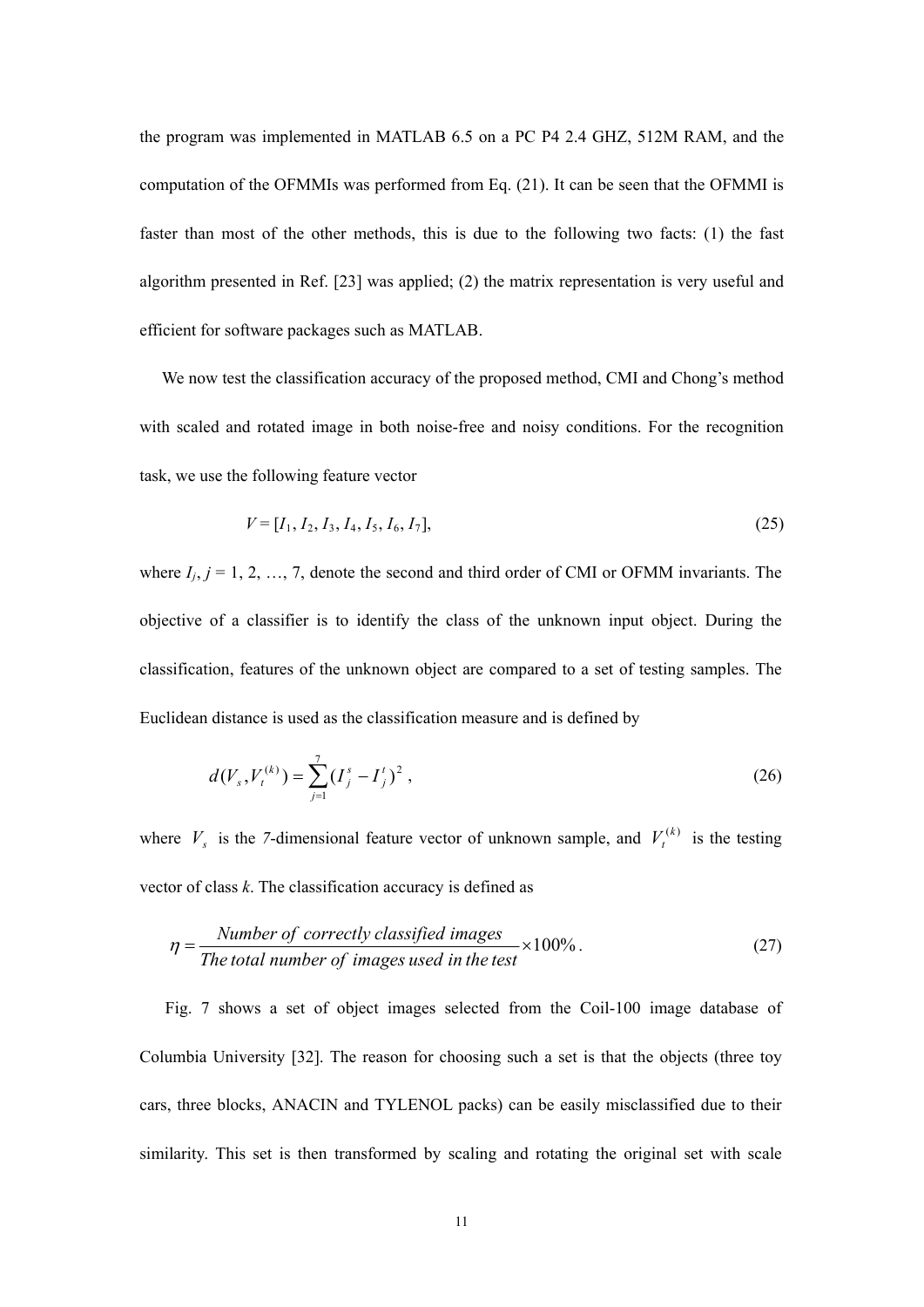factor  $\lambda \in \{0.5, 0.75, 1, 1.5, 2\}$  and rotation angle  $\beta \in \{30^{\circ}, 60^{\circ}, \dots, 330^{\circ}, 360^{\circ}\}\$ , forming a set of 480 images. This is followed by adding the salt-and-pepper noise with different noise densities. The feature vector based on our method is used to classify these images and its recognition accuracy is compared to CMI as well as Chong's method. Table 2 shows the classification results using the full set of features. One can observe from this table that the high recognition rates are obtained in noise-free case. The recognition accuracy decreases with increasing noise level. However, the proposed method performs better than the CMI and Chong's method in terms of the recognition accuracy for noisy images.

In the last experiment, a set of alphanumeric characters whose size are  $50\times50$  pixels shown in Fig. 8 is used for recognition task. The images are transformed by scaling and rotating the original set with scale factor  $\lambda \in \{0.5, 1, 2\}$  and rotation angle  $\beta \in \{15^\circ, 30^\circ, \dots \}$ 345°, 360°}, forming a set of 576 images. The salt-and-pepper noise with different noise densities has been added. Some examples of the test images are illustrated in Fig. 9. The classification results are listed in Table 3. It can be seen that our method is more robust than other methods for noisy images.

#### **5. Conclusion**

In this paper, we have presented a novel method to derive a complete set of OFMM invariants. Since the proposed method extracts the invariant feature from the orthogonal Fourier-Mellin moments of the original image, no image normalization process is required. Experimental results show that our method has a better classification accuracy and is more robust to noise when compared to the existing moment-based methods.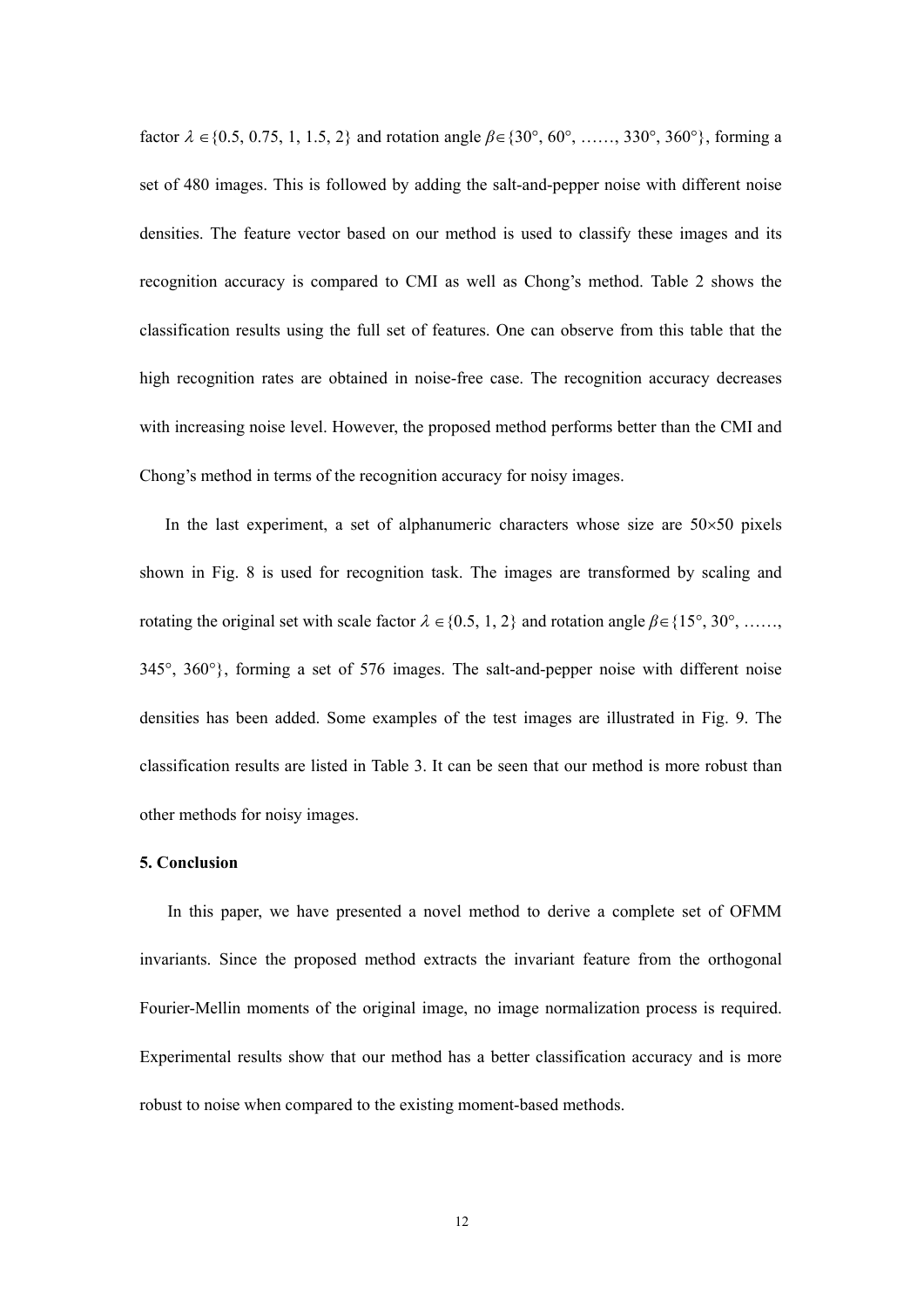**Acknowledgement**: This work was supported by Program for Changjiang Scholars and Innovative Research Team in University and by the National Natural Science Foundation of China under Grant 30670617.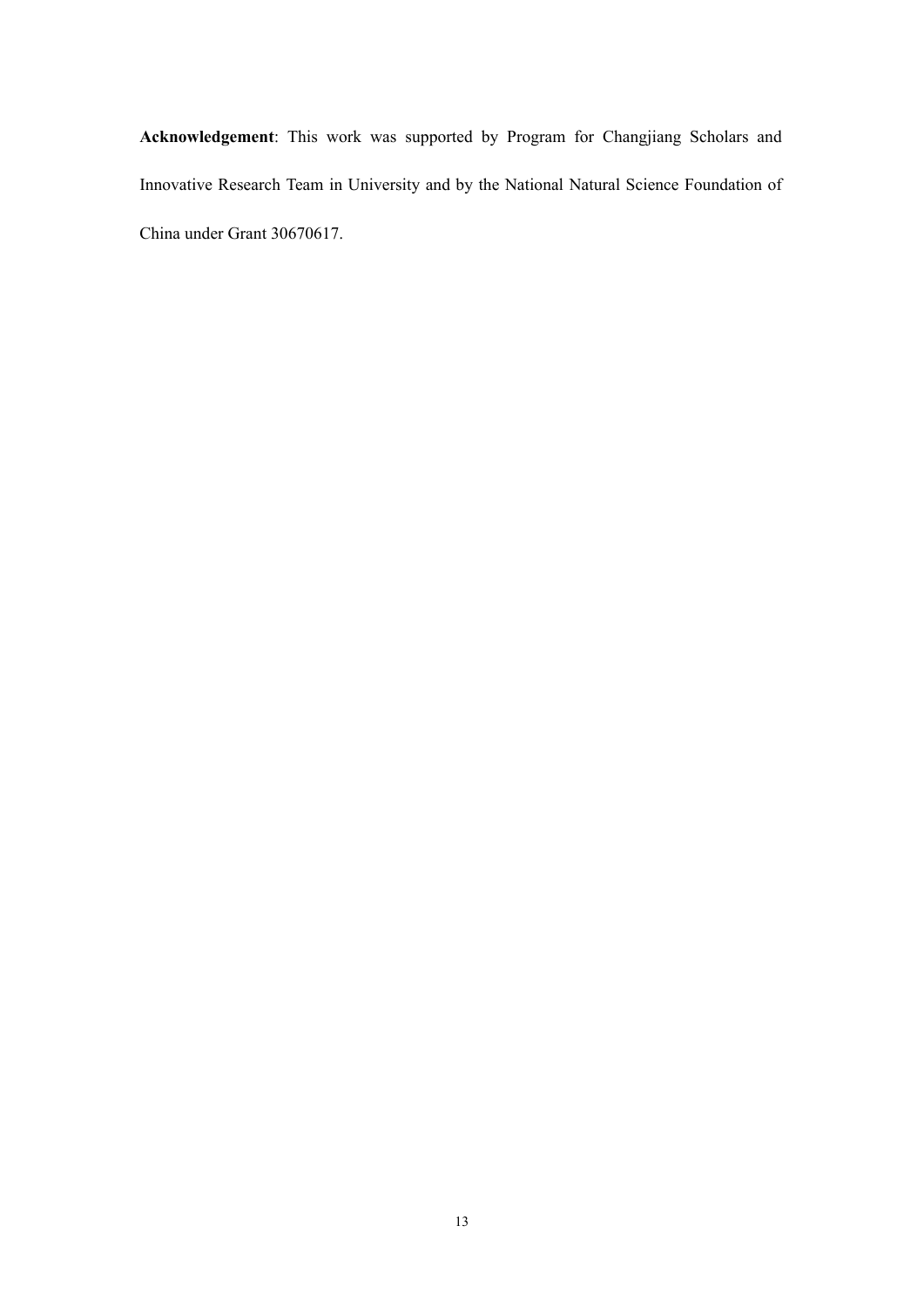### **References**

- 1. M.K. Hu, Visual pattern recognition by moment invariants, IRE Transactions on Information Theory, 8 (1962) 179-187.
- 2. J. Flusser, T. Suk, Pattern recognition by affine moment invariants, Pattern Recognition, 26 (1993) 167-174.
- 3. M. Teague, Image analysis via the general theory of moments, Journal Optical Society America, 70 (1980) 920-930.
- 4. C.H. Teh, R.T. Chin, On image analysis by the method of moments, IEEE Transactions on Pattern Analysis and Machine Intelligence, 10 (1988) 496-513.
- 5. S.S. Reddi, Radial and angular moment invariants for image identification, IEEE Transactions on Pattern Analysis and Machine Intelligence, 3 (1981) 240-242.
- 6. Y.S. Abu-Mostafa, D. Psaltis, Recognitive aspects of moment invariants, IEEE Transactions on Pattern Analysis and Machine Intelligence, 6 (1984) 698-706.
- 7. Y.L. Sheng, L.X.Shen, Orthogonal Fourier-Mellin moments for invariant pattern recognition. Journal Optical Society America, 11 (1994) 1748-1757.
- 8. T. Xia, H.Q. Zhu, H.Z. Shu, P. Haigron, L.M. Luo, Image description with generalized pseudo-Zernike moments, Journal Optical Society America, 24 (2007) 50-59.
- 9. S. Rodtook, S.S. Makhanov, Numerical experiments on the accuracy of rotation moments invariants, Image and Vision Computing, 23 (2005) 577-586.
- 10. F. Ghorbel, S. Derrode, R. Mezhoud, T. Bannour, S. Dhahbi, Image reconstruction from a complete set of similarity invariants extracted from complex moments, Pattern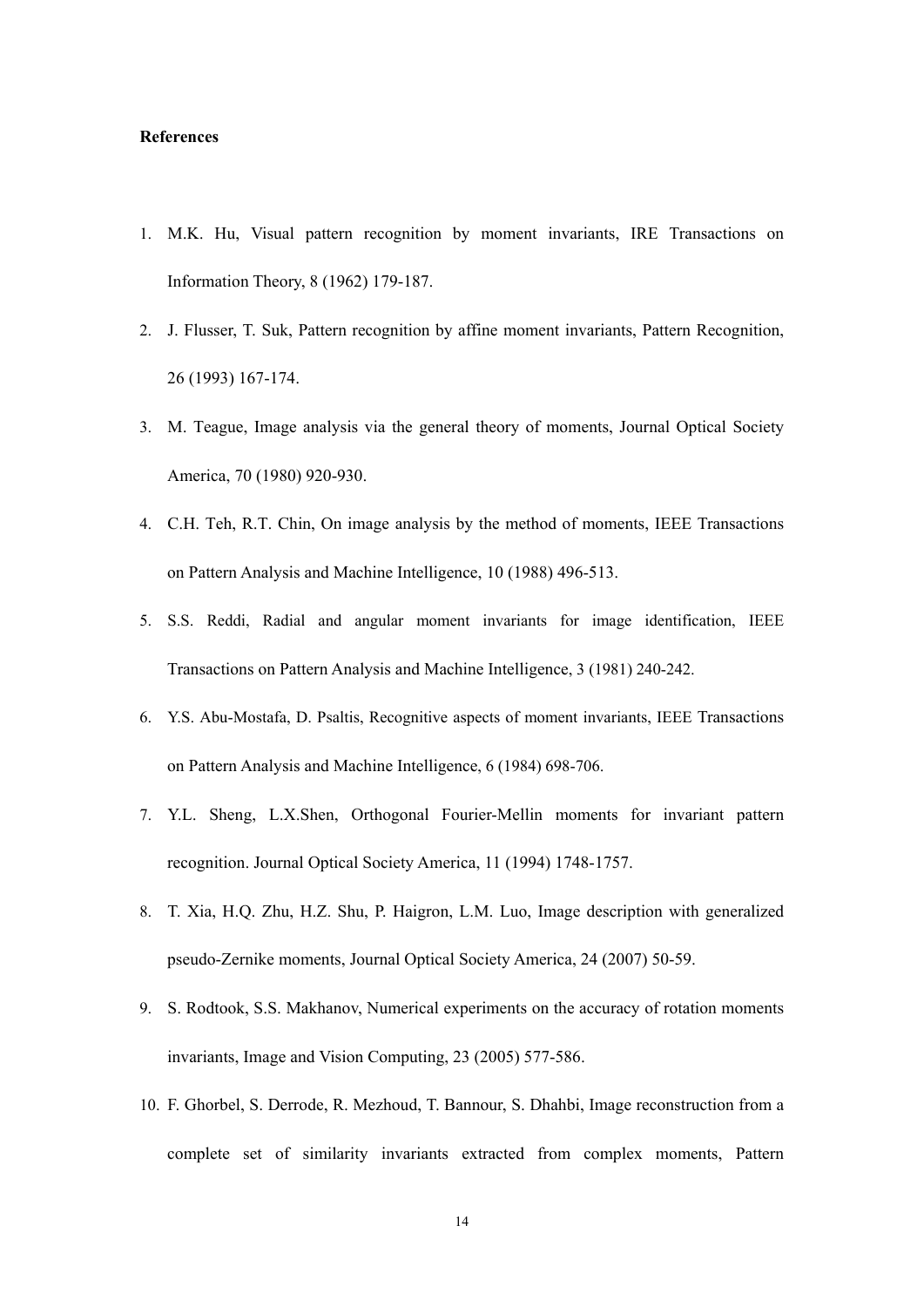Recognition Letters, 27 (2006) 1361-1369.

- 11. S. Derrode, F. Ghorbel, Robust and efficient Fourier-Mellin transform approximations for invariant grey-level image description and reconstruction, Computer Vision and Image Understanding, 83 (2001) 57-78.
- 12. Y. Li, Reforming the theory of invariant moments for pattern recognition, Pattern Recognition, 25 (1992) 723-730.
- 13. J. Liu, T.X. Zhang, Fast algorithm for generation of moment invariants, Pattern Recognition, 37 (2004) 1745-1756.
- 14. D. Xu, H. Li, Geometric moment invariants, Pattern Recognition, 41 (2008) 240-249.
- 15. Y. C. Chim, A. A. Kassim, Y. Ibrahim, Character recognition using statistical moments, Image and Vision Computing, 17 (1999) 299-307.
- 16. Z.J. Miao, Zernike moment-based image shape analysis and its application, Pattern Recognition Letters, 21 (2000) 169-177.
- 17. W.Y. Kim and Y.S. Kim, A region-based shape descriptor using Zernike moments, Signal Processing: Image Communication, 16 (2000) 95-102.
- 18. A. Kontanzard, Y.H. Hong, Invariant image recognition by Zernike moments, IEEE Transactions on Pattern Analysis and Machine Intelligence, 12 (1990) 489-497.
- 19. R.R. Bailey and M.D. Srinath, Orthogonal moment features for use with parametric and non-parametric classifiers, IEEE Transactions on Pattern Analysis and Machine Intelligence, 18 (1996) 389-399.
- 20. A. Broumandnia, J. Shanbehzadeh, Fast Zernike wavelet moments for Farsi character recognition, Image and Vision Computing, 25 (2007) 717-726.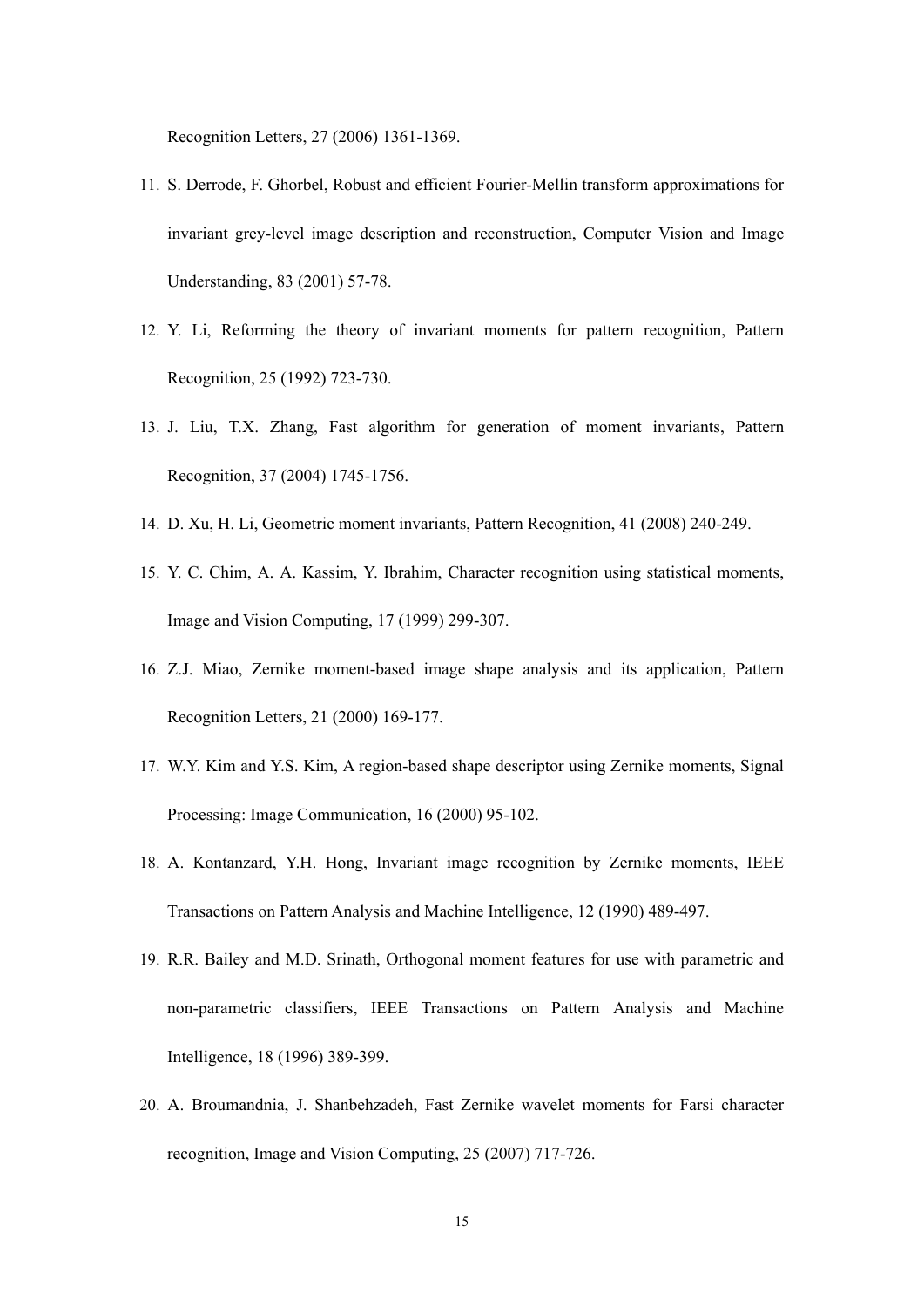- 21. T.J. Bin, A. Lei, J.W. Cui, W.J. Kang, D.D. Liu, Subpixel edge location based on orthogonal Fourier–Mellin moments, Image and Vision Computing, 26 (2008) 563-569.
- 22. B. Ye, Improvement of orthogonal Fourier-Mellin moments, Proceedings of SPIE The International Society for Optical Engineering 5985 PART II, (2005) 598531.
- 23. G.A. Papakostas, Y.S. Boutalis, D.A. Karras, B.G. Mertzios, Fast numerically stable computation of orthogonal Fourier-Mellin moments, IET Computer Vision 1 (2007) 11-16.
- 24. B. Fu, J.Z. Zhou, J.Q. Wen, An efficient algorithm for fast computation of orthogonal Fourier-Mellin moments, Proceedings of SPIE - The International Society for Optical Engineering 5985 PART II, (2005) 59853A.
- 25. C. Kan, M.D. Srinath, Invariant character recognition with Zernike and orthogonal Fourier-Mellin moments, Pattern Recognition, 35 (2002) 143-154.
- 26. C.W. Chong, P. Raveendran, R. Mukundan, The scale invariants of pseudo-Zernike moments, Pattern Analysis and Applications 6 (2003) 176-184.
- 27. C.W. Chong, P. Raveendran, R. Mukundan, Translation and scale invariants of Legendre moments, Pattern Recognition, 37 (2004) 119-129.
- 28. H.Q. Zhu, H.Z. Shu, T. Xia, L.M. Luo, J.L. Coatrieux, Translation and scale invariants of Tchebichef moments, Pattern Recognition, 40 (2007) 2530-2542.
- 29. T.R. Crimmins, A complete set of Fourier descriptors for two dimensional shape, IEEE Transactions on Systems, Man and Cybernetics, 121 (1982) 848– 855.
- 30. J. Flusser, On the independence of rotation moment invariants. Pattern Recognition, 33 (2000) 1405–1410.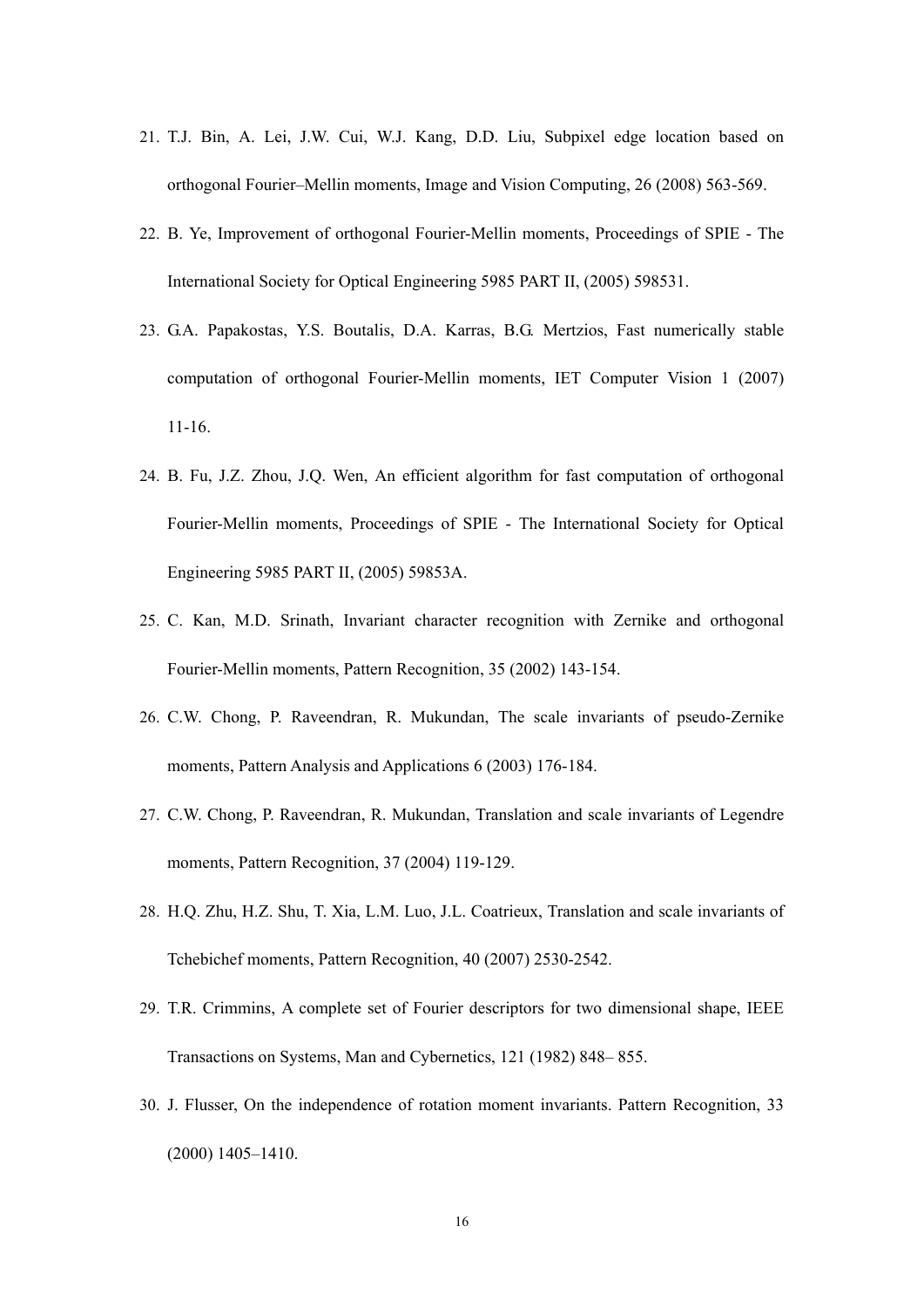- 31. J. Flusser, On the inverse problem of rotation moment invariants. Pattern Recognition, 35 (2002) 3015–3017.
- 32. http://www1.cs.columbia.edu/CAVE/software/softlib/coil-20.php
- 33. M. Petkovsek, H. S. Wilf, and D. Zeilberger, A=B, AK Peters (1996). (available on line at the University of Pennsylvania).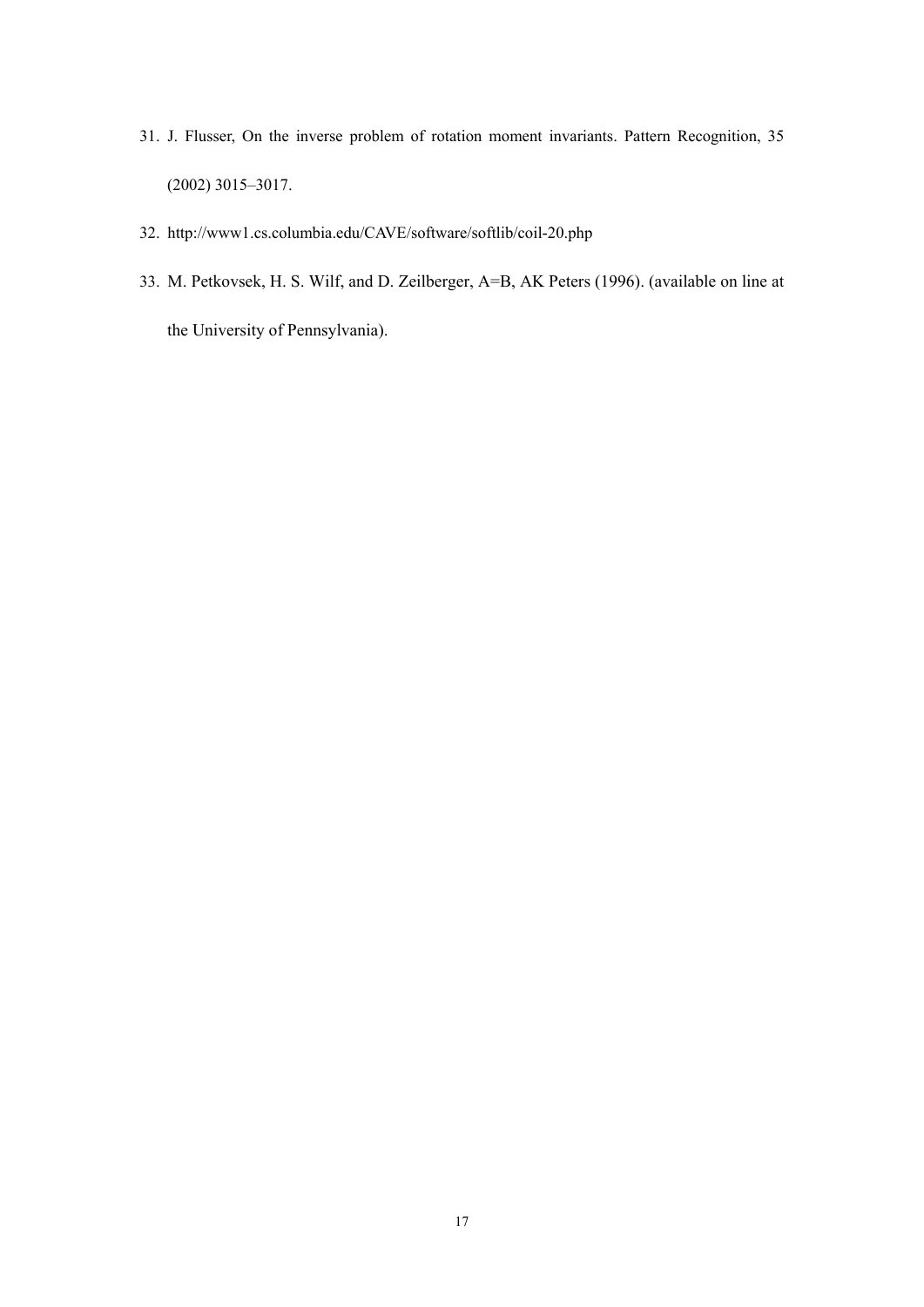## **Appendix**

**Proof of Proposition 1**. To prove the proposition, we need to demonstrate the following relation

$$
\sum_{s=l}^{k} c_{k,s} d_{s,l} = \delta_{k,l}.
$$
 (A1)

For  $k = l$ , we have

$$
c_{k,k}d_{k,k} = \frac{(2k+1)!}{k!(k+1)!} \times \frac{(2k+2)k!(k+1)!}{(2k+2)!} = 1.
$$
 (A2)

For  $l < k$ , we have

$$
\sum_{s=l}^{k} c_{k,s} d_{s,l} = \sum_{s=l}^{k} (-1)^{k+s} \frac{(k+1+s)!(2l+2)}{(k-s)!(s-l)!(s+l+2)!}
$$
\n
$$
=(-1)^{k} (2l+2) \sum_{s=l}^{k} F(k,l,s), \tag{A3}
$$

where

$$
F(k, l, s) = \frac{(-1)^{s} (k + 1 + s)!}{(k - s)!(s - l)!(s + l + 2)!}.
$$
\n(A4)

Letting

$$
G(k, l, s) = \frac{(-1)^{s+l} (k + 1 + s)!}{(k + 1 - s)!(s - l)!(s + l + 1)!} \frac{(k + 1 - s)(s - l)}{(k - l)(k + l + 2)},
$$
(A5)

it can then be easily verified that

$$
F(k, l, s) = G(k, l, s + 1) - G(k, l, s).
$$
 (A6)

Thus

$$
\sum_{s=l}^{k} F(k, l, s) = \sum_{s=l}^{k} [G(k, l, s+1) - G(k, l, s)]
$$
\n
$$
= G(k, l, k+1) - G(k, l, l) = 0,
$$
\n(A7)

we deduce from Eq. (A3) that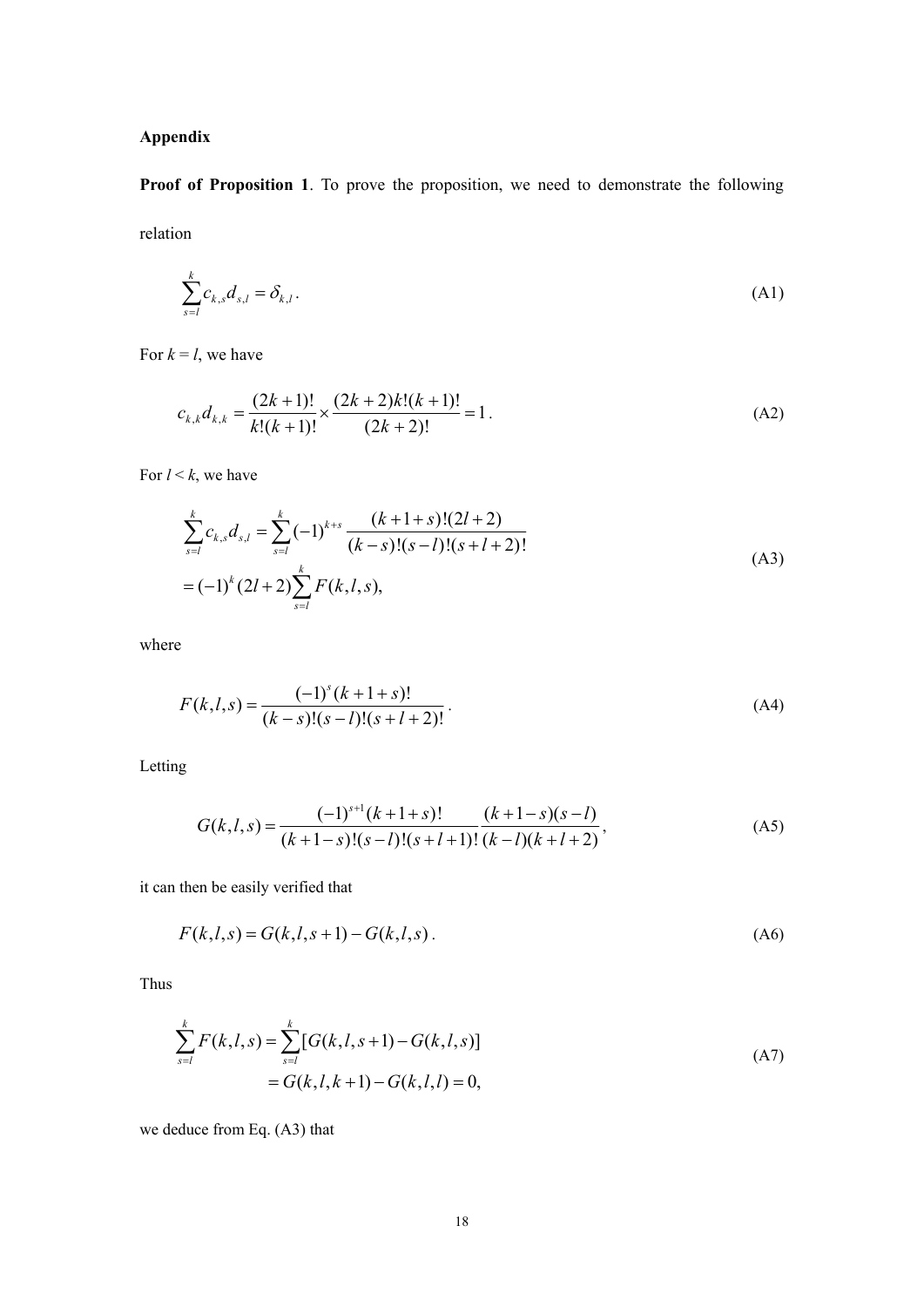$$
\sum_{s=l}^k c_{k,s} d_{s,l} = 0 \quad \text{ for } l < k.
$$

The proof is now complete.

Note that the proof of Proposition 1 was inspired by a technique proposed by Petkovsek et al [33].

**Proof of Theorem 1**. Eq. (20) can be rewritten in matrix form as

$$
\begin{pmatrix}\nI_{0q}^{g} \\
I_{1q}^{g} \\
\vdots \\
I_{pq}^{g}\n\end{pmatrix} = e^{-jq\theta_{g}} diag(1, 2, \cdots, p+1) C_{p}
$$
\n
$$
\times diag(Z_{00}^{g-2/2}, Z_{00}^{g-3/2}, \cdots, Z_{00}^{g-(p+2)/2}) D_{p} diag(1, \frac{1}{2}, \cdots, \frac{1}{p+1}) \begin{pmatrix}\nZ_{0q}^{g} \\
Z_{1q}^{g} \\
\vdots \\
Z_{pq}^{g}\n\end{pmatrix}
$$
\n(A8)

Using the same representation, Eq. (19) can be expressed by

$$
\begin{pmatrix}\nZ_{0q}^g \\
Z_{1q}^g \\
\vdots \\
Z_{pq}^g\n\end{pmatrix} = e^{-jq\beta} diag(1, 2, \cdots, p+1) C_p diag(\lambda^2, \lambda^3, \cdots, \lambda^{p+2}) D_p
$$
\n
$$
\times diag(1, \frac{1}{2}, \cdots, \frac{1}{p+1}) \begin{pmatrix}\nZ_{0q}^f \\
Z_{1q}^f \\
\vdots \\
Z_{pq}^f\n\end{pmatrix}
$$
\n(A9)

In particular, we have

$$
Z_{00}^g = \lambda^2 Z_{00}^f,
$$
  
\n
$$
\theta_g = \arg(Z_{1,1}^g) = \theta_f - \beta.
$$
\n(A10)

Substitution of Eqs. (A9) and (A10) into Eq. (A8) yields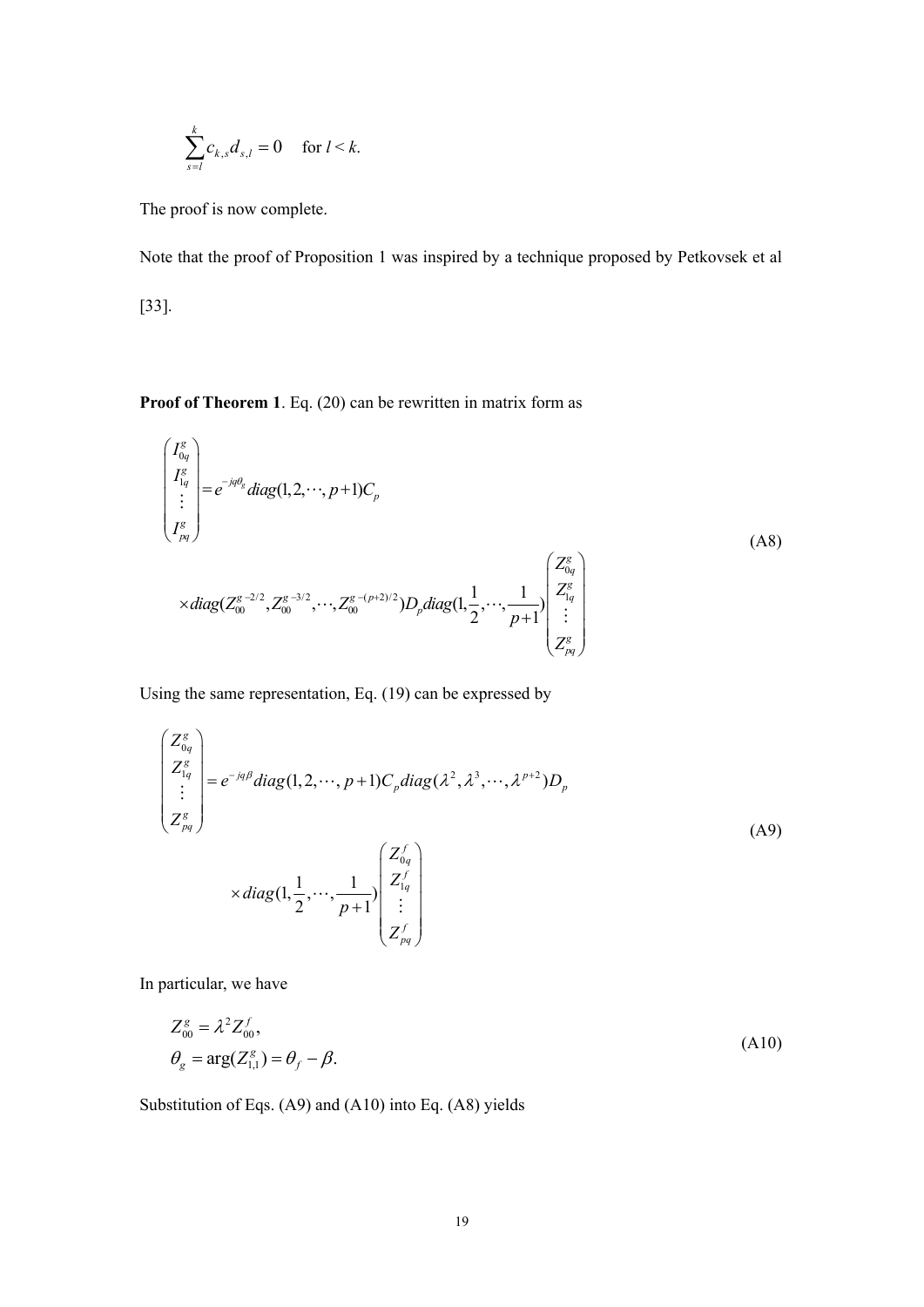$$
\begin{pmatrix}\nI_{g,q}^{g} \\
I_{q+2,q}^{g} \\
\vdots \\
I_{q+2m,q}^{g}\n\end{pmatrix} = e^{-jq\theta_{f}} e^{jq\beta} diag(1,2,\dots,p+1) C_{p} diag\Big(Z_{00}^{f-2/2},Z_{00}^{f-3/2},\dots,Z_{00}^{f-(p+2)/2}\Big)
$$
\n
$$
\times diag\Big(\lambda^{-2},\lambda^{-3},\dots,\lambda^{-(p+2)}\Big) D_{p} diag\Big(1,\frac{1}{2},\dots,\frac{1}{p+1}\Big) \begin{pmatrix}\nZ_{0q}^{g} \\
Z_{1q}^{g} \\
\vdots \\
Z_{pq}^{g}\n\end{pmatrix}
$$
\n
$$
= e^{-jq\theta_{f}} e^{jq\beta} diag(1,2,\dots,p+1) C_{p} diag\Big(Z_{00}^{f-2/2},Z_{00}^{f-3/2},\dots,Z_{00}^{f-(p+2)/2}\Big)
$$
\n
$$
\times diag\Big(\lambda^{-2},\lambda^{-3},\dots,\lambda^{-(p+2)}\Big) D_{p} diag\Big(1,\frac{1}{2},\dots,\frac{1}{p+1}\Big)
$$
\n
$$
\times e^{-jq\beta} diag(1,2,\dots,p+1) C_{p} diag\Big(\lambda^{2},\lambda^{3},\dots,\lambda^{p+2}\Big) D_{p} diag\Big(1,\frac{1}{2},\dots,\frac{1}{p+1}\Big) \begin{pmatrix}\nZ_{0q}^{f} \\
Z_{1q}^{f} \\
\vdots \\
Z_{pq}^{f}\n\end{pmatrix}
$$
\n(A11)

Since

diag(1, 
$$
\frac{1}{2}
$$
,...,  $\frac{1}{p+1}$ )diag(1, 2,..., p+1) =  $I_p$ ,  
\n $D_p C_p = I_p$ ,  
\ndiag( $\alpha^{-2}$ ,  $\alpha^{-3}$ ,...,  $\alpha^{-(p+2)}$ )diag( $\alpha^2$ ,  $\alpha^3$ ,...,  $\alpha^{p+2}$ ) =  $I_p$ , (A12)

where  $I_p$  is the *p*th order identity matrix, Eq. (A11) becomes

$$
\begin{pmatrix}\nI_{0q}^g \\
I_{1q}^g \\
\vdots \\
I_{pq}^g\n\end{pmatrix} = e^{-jq\theta_f} diag(1, 2, \cdots, p+1) C_p diag\left(Z_{00}^{f-2/2}, Z_{00}^{f-3/2}, \cdots, Z_{00}^{f-(p+2)/2}\right)
$$
\n
$$
\times D_p diag\left(1, \frac{1}{2}, \cdots, \frac{1}{p+1}\right) \begin{pmatrix}\nZ_{0q}^f \\
Z_{1q}^f \\
\vdots \\
Z_{pq}^f\n\end{pmatrix} = \begin{pmatrix}\nI_{0q}^f \\
I_{1q}^f \\
\vdots \\
I_{pq}^f\n\end{pmatrix}
$$
\n(A13)

Thus, we have

$$
I_{pq}^g = I_{pq}^f \tag{A14}
$$

The proof is now complete.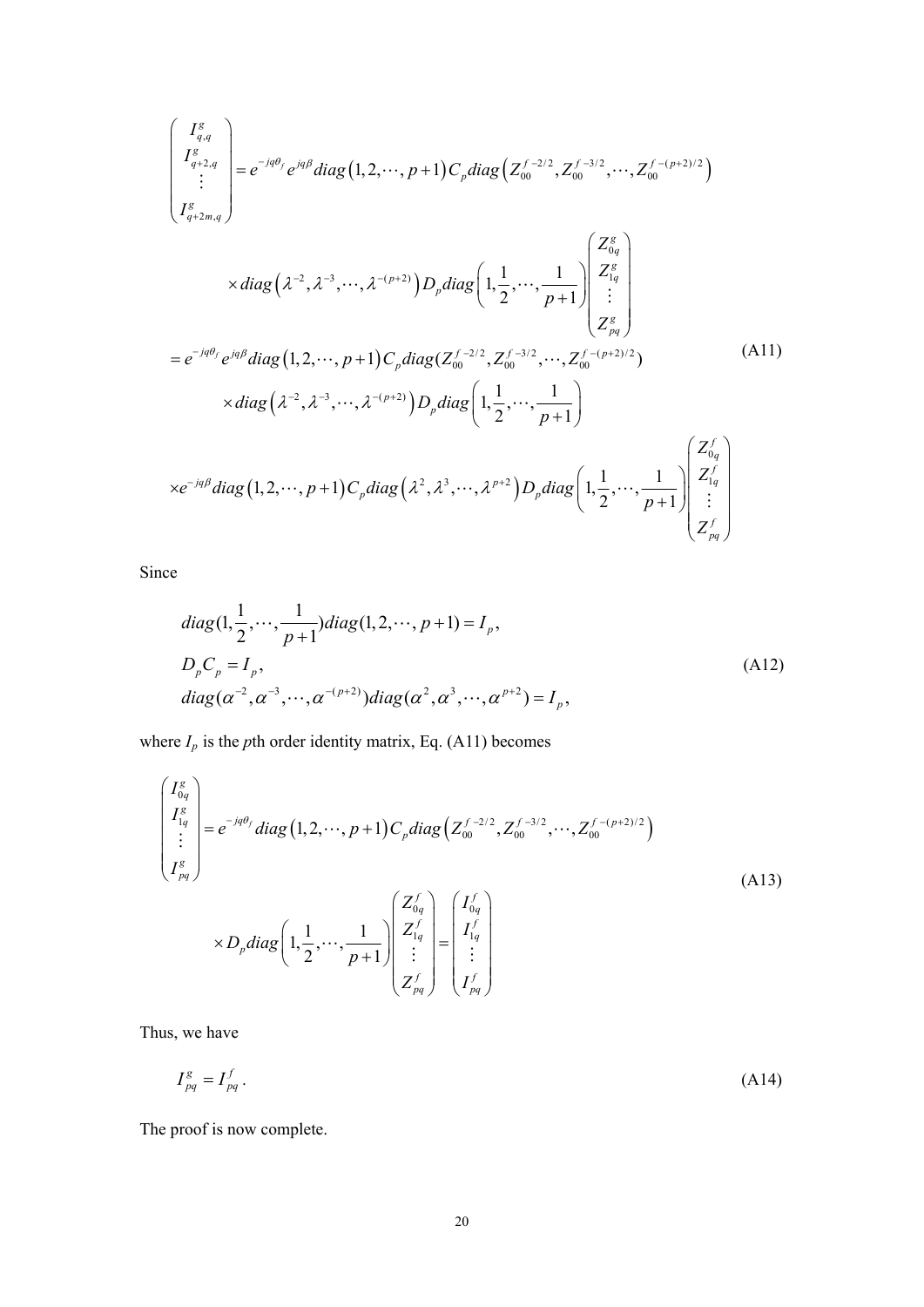

Fig. 1. mapping image inside the unit circle



Fig. 2. The gray image of toy cat



Fig. 3. Performance of the invariants to rotation. Horizontal axis: rotational angle;

Vertical axis: relative error between the rotated image and the original image



Fig. 4. Performance of the invariants to scale. Horizontal axis: scale factor; Vertical axis: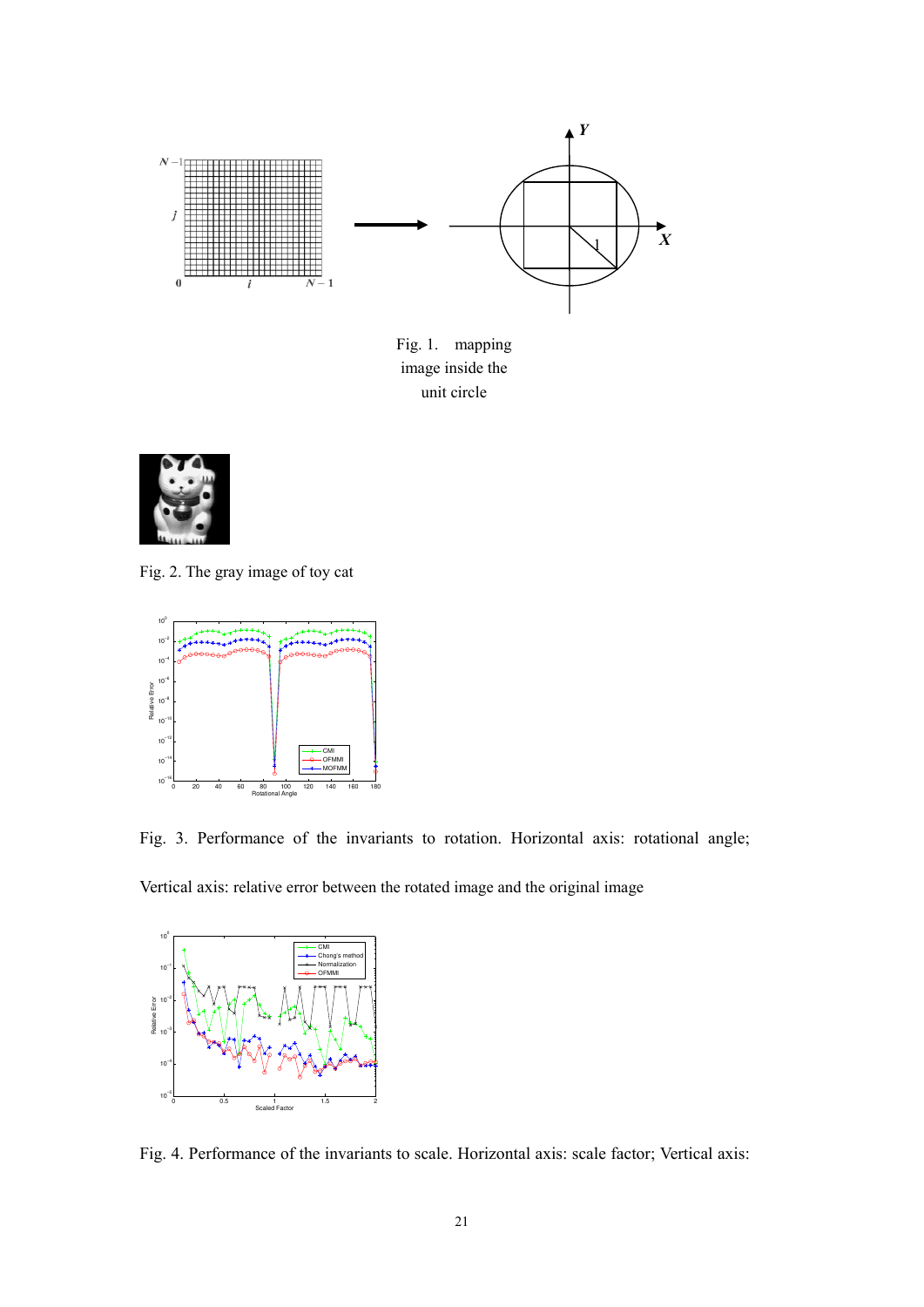relative error between the scaled image and the original image



Fig. 5. Performance of the invariants with respect to additive Gaussian zero-mean random noise. Horizontal axis: standard deviation of noise; Vertical axis: relative error between the corrupted image and original image



Fig. 6. Performance of the invariants with respect to additive salt-and-pepper noise. Horizontal axis: noise density; Vertical axis: relative error between the corrupted image

and original image



Fig. 7. Original images for invariant object recognition in the experiment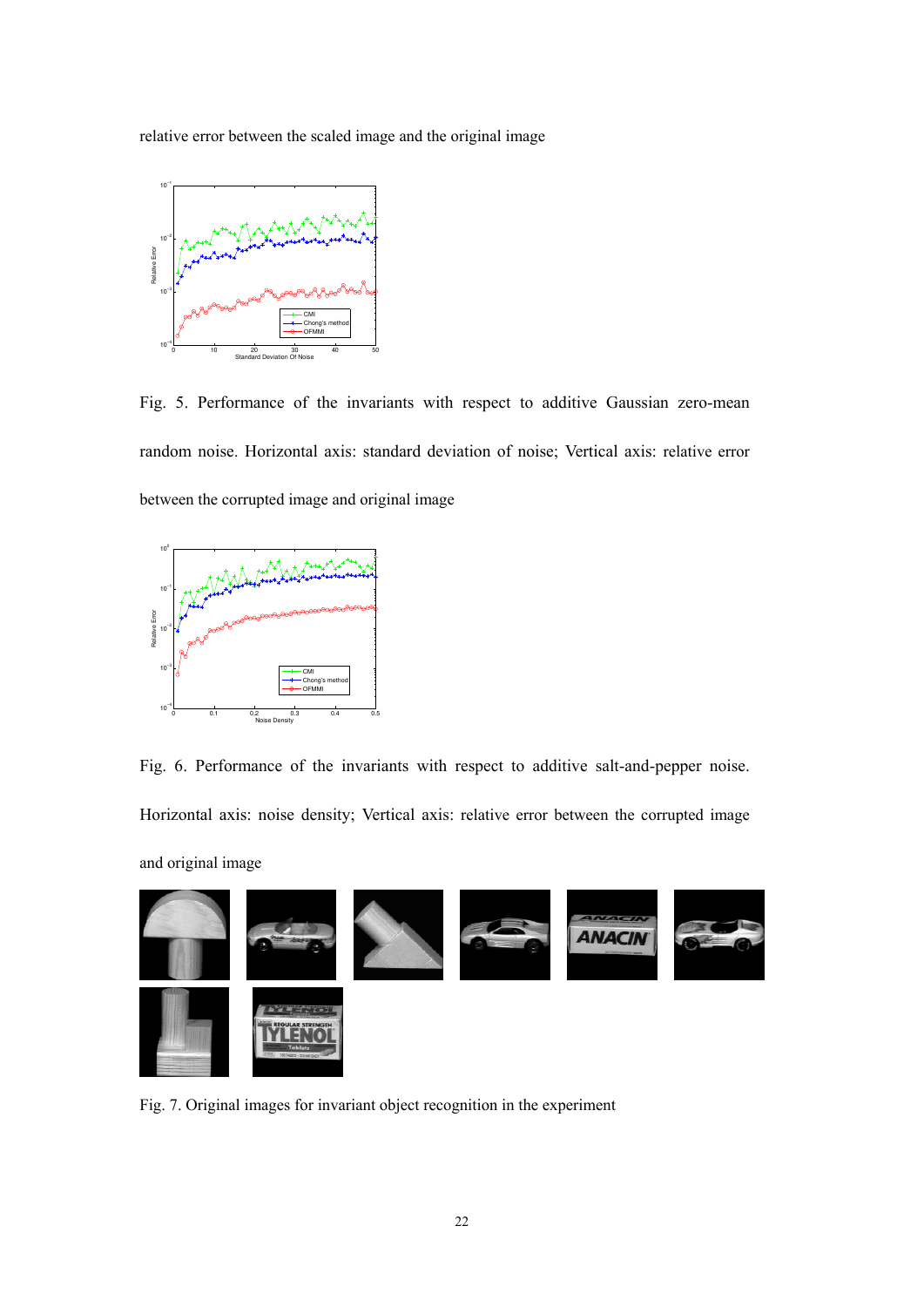

Fig. 8. Original images of alphanumeric characters for invariant character recognition



Fig. 9. Part of the images of the testing set